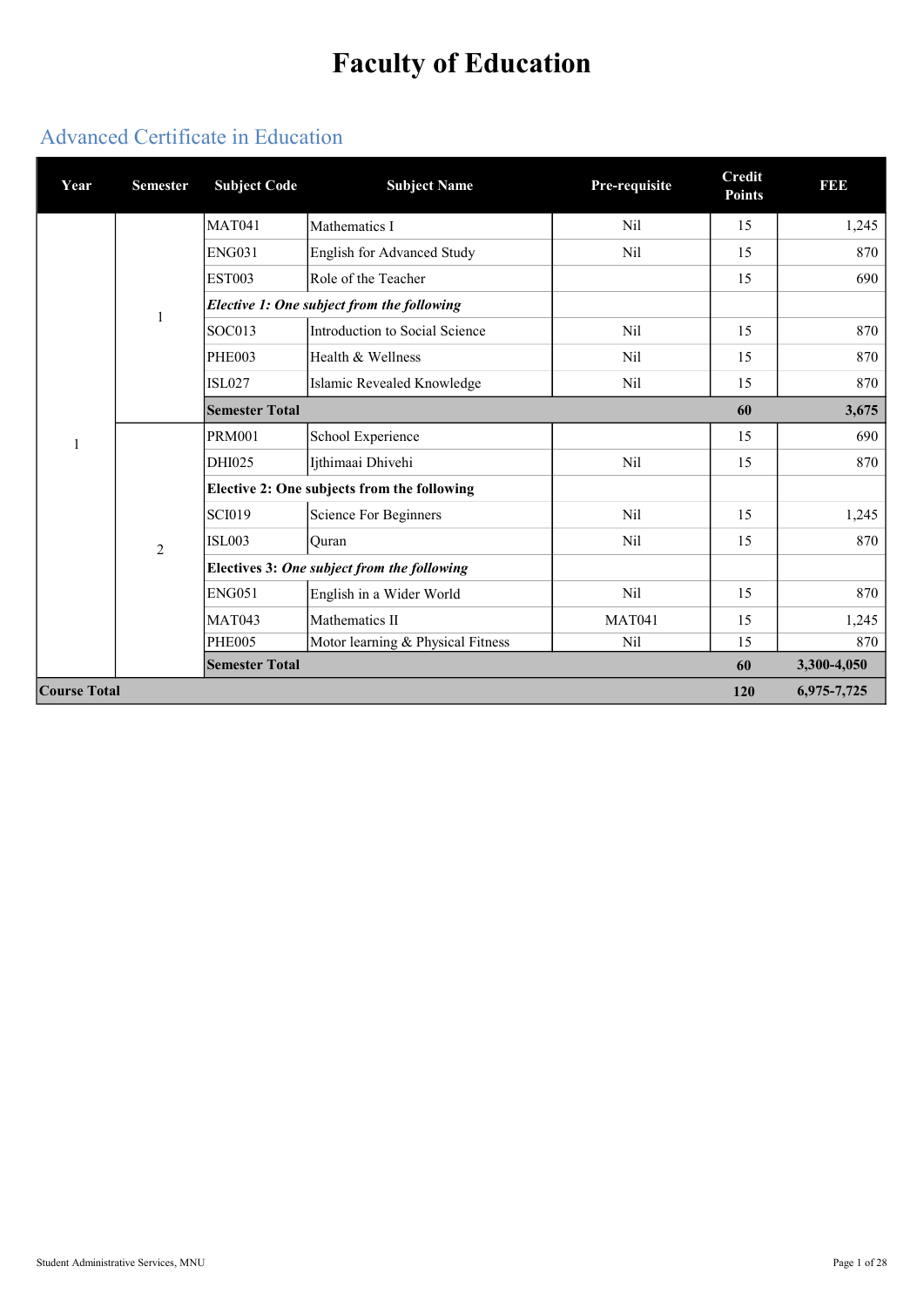## Bachelor of Education (Early Childhood)

| Year         | Sem                                  | <b>Subject Code</b>                                  | <b>Subject Name</b>                     | Pre-requisite                                                                                                                                            | <b>Credit</b><br><b>Points</b> | <b>BBB</b> |
|--------------|--------------------------------------|------------------------------------------------------|-----------------------------------------|----------------------------------------------------------------------------------------------------------------------------------------------------------|--------------------------------|------------|
|              |                                      | <b>CST101</b>                                        | Introduction to Curriculum Studies      | Nil                                                                                                                                                      | 15                             | 690        |
|              | 1                                    | <b>MAT121</b>                                        | Number Concepts                         | Nil                                                                                                                                                      | 15                             | 1,245      |
|              |                                      | <b>EST101</b>                                        | Developmental Psychology                | Nil                                                                                                                                                      | 15                             | 690        |
|              |                                      | <b>ENG113</b>                                        | General English 1                       | Nil                                                                                                                                                      | 15                             | 870        |
|              | <b>Semester Total</b>                |                                                      |                                         |                                                                                                                                                          | 60                             | 3,495      |
|              |                                      | <b>CST175</b>                                        | Social Science for Early years          | Nil                                                                                                                                                      | 15                             | 690        |
| $\mathbf{1}$ |                                      | <b>CST125</b>                                        | Teaching & Learning Dhivehi             | N <sub>il</sub>                                                                                                                                          | 15                             | 690        |
|              |                                      | <b>EST103</b>                                        | <b>Instructional Psychology</b>         | Nil                                                                                                                                                      | 15                             | 690        |
|              | $\boldsymbol{2}$                     | <b>PRM103</b>                                        | Practicum 1 for ECE                     | Successful completion of<br>at least $75\%$ (3) subjects<br>of term one to be<br>completed including<br>CST101 and the subject<br>to be taught in PRM103 | 15                             | 690        |
|              | <b>Semester Total</b>                |                                                      |                                         |                                                                                                                                                          | 60                             | 2,760      |
|              | Diploma in Early Childhood Education |                                                      |                                         |                                                                                                                                                          | 120                            | 6,255      |
|              |                                      | SOC201                                               | <b>Understanding Society</b>            | Nil                                                                                                                                                      | 15                             | 870        |
|              | 3                                    | <b>PHE205</b>                                        | Health and Wellbeing for Early Years    | Nil                                                                                                                                                      | 15                             | 870        |
|              |                                      | <b>CST287</b>                                        | Teaching Numbers in Early Years 1       | MAT103 & CST101                                                                                                                                          | 15                             | 690        |
|              |                                      | <b>ART207</b>                                        | Exploring Creativity through the Arts   | NII                                                                                                                                                      | 15                             | 870        |
|              | <b>Semester Total</b>                |                                                      |                                         |                                                                                                                                                          | 60                             | 3,300      |
|              |                                      | <b>EST231</b>                                        | Assessment & Evaluation for Early Years | Nil                                                                                                                                                      | 15                             | 690        |
| $\mathbf{2}$ |                                      | <b>ENG211</b>                                        | Teaching Literacy in Early Years1       | Nil                                                                                                                                                      | 15                             | 870        |
|              |                                      | <b>CST121</b>                                        | Teaching and Learning Islam             | Nil                                                                                                                                                      | 15                             | 690        |
|              | 4                                    | <b>PRM219</b>                                        | Practicum II for ECE                    | Successful completion of<br>at least $75\%(9)$ subjects<br>including all subjects of<br>year 1, and PRM103                                               | 15                             | 690        |
|              | <b>Semester Total</b>                |                                                      |                                         |                                                                                                                                                          | 60                             | 2,940      |
|              |                                      | <b>Advanced Diploma in Early Childhood Education</b> |                                         |                                                                                                                                                          | 240                            | 12,495     |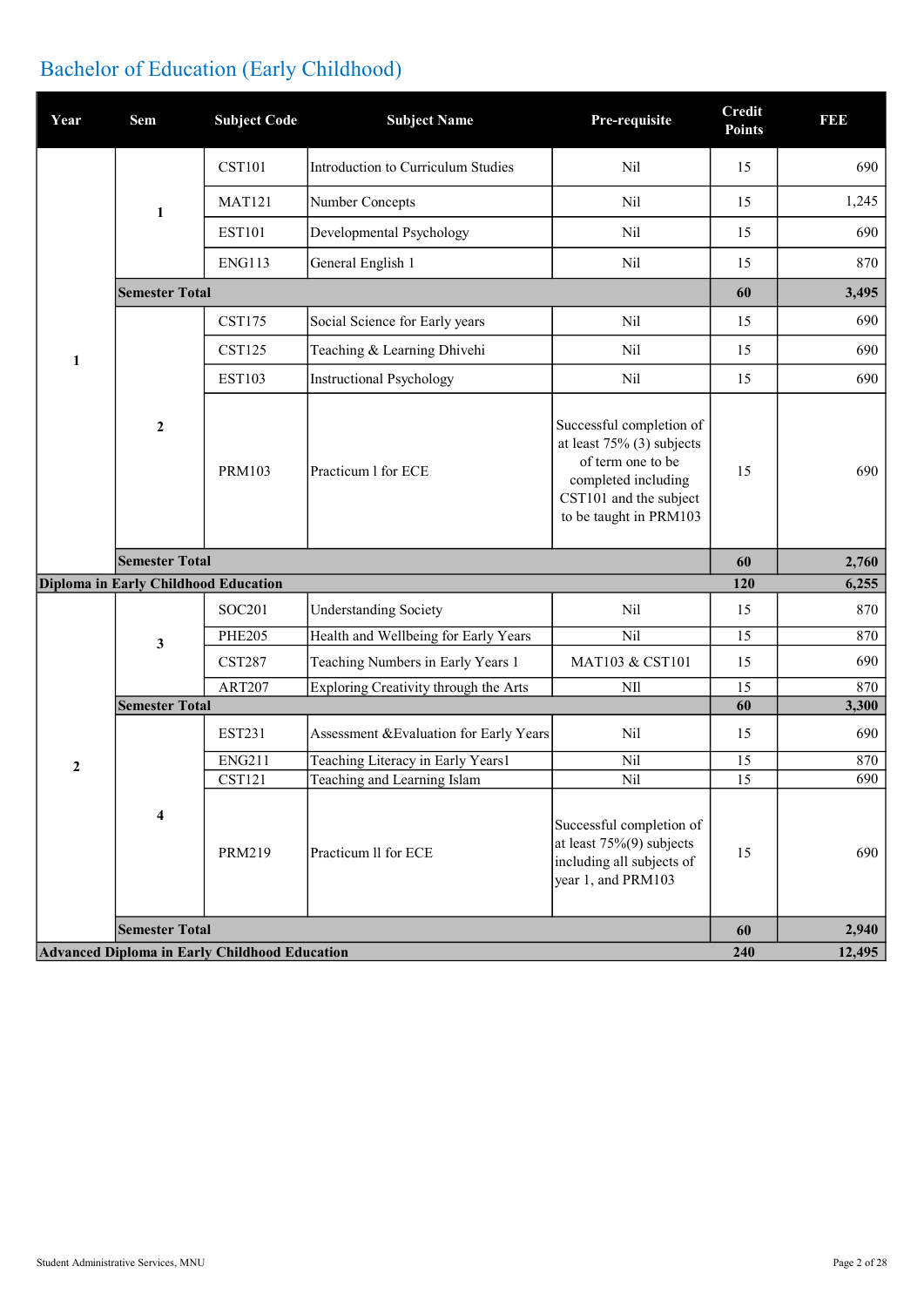|   |                       | <b>CST349</b>                                            | Teaching Numbers in Early Years 2           | <b>CST287</b>                                                                                              | 15              | 690    |
|---|-----------------------|----------------------------------------------------------|---------------------------------------------|------------------------------------------------------------------------------------------------------------|-----------------|--------|
|   | 5                     | <b>ENG309</b>                                            | Teaching Literacy in Early Years 2          | <b>ENG211</b>                                                                                              | 15              | 870    |
|   |                       | DHI309                                                   | Dhivehi Liyuntherikan                       | Nil                                                                                                        | 15              | 870    |
|   |                       | <b>CST347</b>                                            | <b>Movement Education</b>                   | Nil                                                                                                        | 15              | 690    |
|   | <b>Semester Total</b> |                                                          |                                             |                                                                                                            | 60              | 3,120  |
| 3 |                       | LIT201                                                   | Teaching Language through Literature        | <b>Nil</b>                                                                                                 | 15              | 870    |
|   |                       | <b>EST311</b>                                            | Introduction to Special Education           | Nil                                                                                                        | $\overline{15}$ | 690    |
|   |                       | <b>CPT237</b>                                            | Multimedia Technology for Teachers          | Nil                                                                                                        | 15              | 1,245  |
|   | 6                     | <b>PRM329</b>                                            | Practicum III for ECE                       | Successful completion of<br>at least $75\%(15)$ subjects<br>including all subjects of<br>year 1 and PRM219 | 15              | 690    |
|   |                       |                                                          |                                             |                                                                                                            |                 |        |
|   | <b>Semester Total</b> |                                                          |                                             |                                                                                                            | 60              | 3,495  |
|   |                       | <b>Bachelor of Teaching in Early Childhood Education</b> |                                             |                                                                                                            | 360             | 19,110 |
|   |                       | <b>ENG403</b>                                            | Early Intervention for Language<br>Learners | Nil                                                                                                        | 15              | 870    |
|   | $\overline{7}$        | <b>EST411</b>                                            | Life Skills Education                       | Nil                                                                                                        | 15              | 690    |
|   |                       | <b>EST423</b>                                            | Learning Through Play                       | Nil                                                                                                        | 15              | 690    |
|   |                       | <b>EST415</b>                                            | <b>Introduction to Research Methods</b>     | <b>Nil</b>                                                                                                 | 15              | 690    |
| 4 | <b>Semester Total</b> |                                                          |                                             |                                                                                                            | 60              | 2,940  |
|   |                       | <b>EST413</b>                                            | <b>Action Research</b>                      | On going                                                                                                   | 15              | 690    |
|   | 8                     | <b>PRM423</b>                                            | Internship for ECE (10wks)                  | Successful completion of<br>Prac1,2&3                                                                      | 45              | 2,070  |
|   | <b>Semester Total</b> |                                                          |                                             |                                                                                                            | 60              | 2,760  |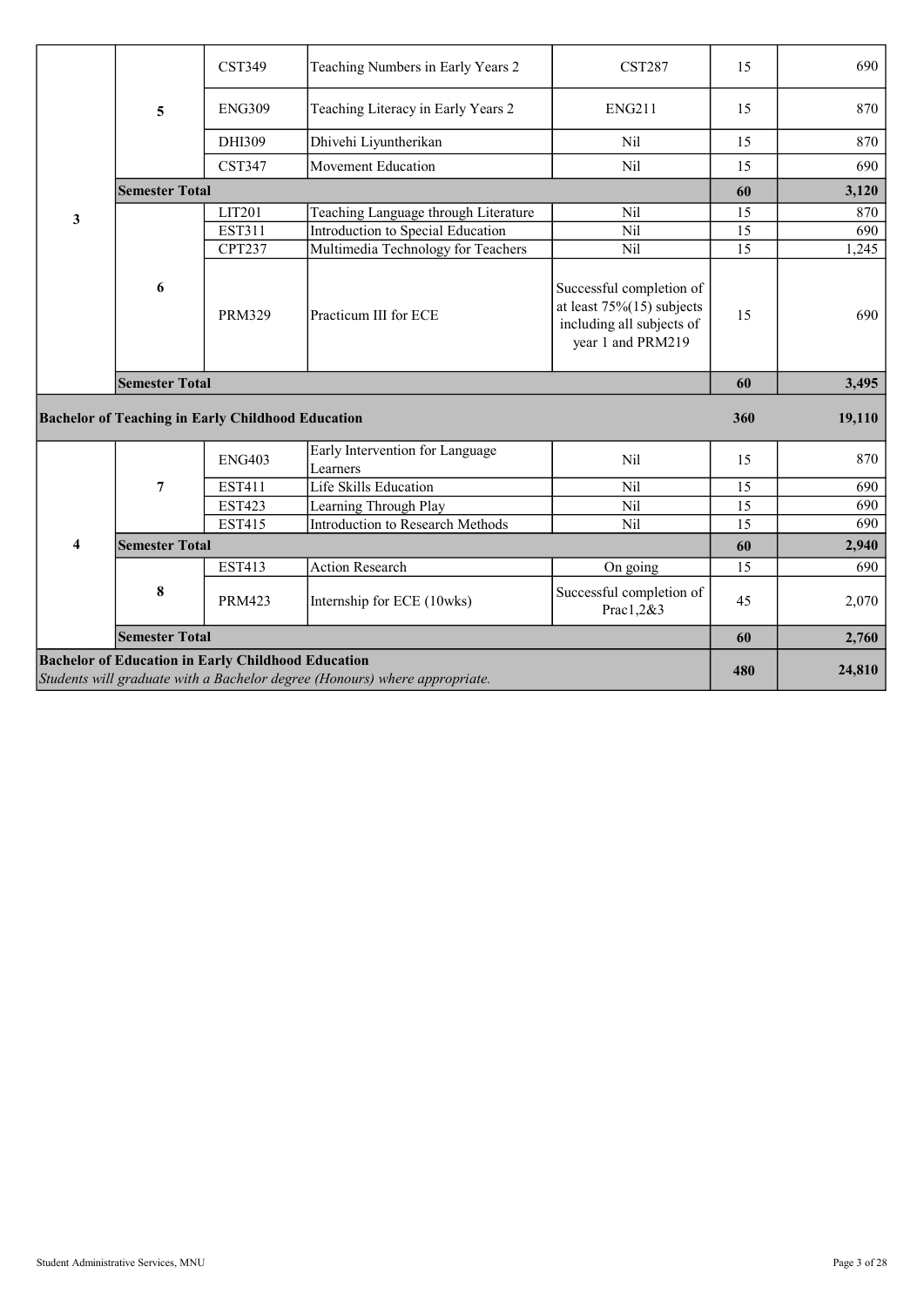## Bachelor of Education Primary

| Year         | Sem                                | <b>Subject Code</b>                         | <b>Subject Name</b>                                                | Pre-requisite                                                                                                                                | <b>Credit</b><br><b>Points</b> | <b>BBB</b> |
|--------------|------------------------------------|---------------------------------------------|--------------------------------------------------------------------|----------------------------------------------------------------------------------------------------------------------------------------------|--------------------------------|------------|
|              |                                    | <b>EST101</b>                               | Developmental Psychology                                           | Nil                                                                                                                                          | 15                             | 690        |
|              |                                    | <b>ENG109</b>                               | Structure of English                                               | Nil                                                                                                                                          | 15                             | 870        |
|              | 1                                  | <b>MAT113</b>                               | <b>Essential Mathematics</b>                                       | Nil                                                                                                                                          | 15                             | 1,245      |
|              |                                    | <b>CST101</b>                               | Introduction to Curriculum Studies                                 | Nil                                                                                                                                          | 15                             | 690        |
|              | <b>Semester Total</b>              |                                             |                                                                    |                                                                                                                                              | 60                             | 3,495      |
| $\mathbf{1}$ |                                    | <b>SCI103</b>                               | Fundamentals of Science                                            | SCI019 or 2 pass above<br>C grade in O/L in any 2<br>Science subject<br>(Chem/Bio/Phys)                                                      | 15                             | 1,245      |
|              |                                    | <b>SOC103</b>                               | Social Science l                                                   | Nil                                                                                                                                          | 15                             | 870        |
|              | $\boldsymbol{2}$                   | <b>EST103</b>                               | <b>Instructional Psychology</b>                                    | Nil                                                                                                                                          | 15                             | 690        |
|              |                                    | <b>PRM107</b>                               | Practicum 1 for Primary (4 weeks)                                  | Successful completion of<br>at least $75\%$ (3) subjects<br>to be completed<br>including CST101 and<br>the subject to be taught<br>in PRM107 | 15                             | 690        |
|              | <b>Semester Total</b>              |                                             |                                                                    |                                                                                                                                              | 60                             | 3,495      |
|              | <b>Diploma in Teaching Primary</b> |                                             |                                                                    |                                                                                                                                              | 120                            | 6,990      |
|              |                                    | <b>CST265</b>                               | Teaching & Learning Mathematics 1 for<br>Primary                   | CST101, MAT113                                                                                                                               | 15                             | 690        |
|              | 3                                  | <b>CST331</b>                               | Teaching & Learning English 1                                      | Nil                                                                                                                                          | 15                             | 690        |
|              |                                    | <b>PHE201</b>                               | Physical Education 1                                               | Nil                                                                                                                                          | 15                             | 870        |
|              |                                    | <b>ART205</b>                               | Art Education I                                                    | Nil                                                                                                                                          | 15                             | 870        |
|              | <b>Semester Total</b>              |                                             |                                                                    |                                                                                                                                              | 60                             | 3,120      |
|              |                                    | <b>CST269</b>                               | Teaching & Learning Social Science<br>Assessment and Evaluation OR | <b>SOC103</b>                                                                                                                                | 15                             | 690        |
|              |                                    | <b>EST207 OR</b><br><b>EST213</b>           | Classroom Management                                               | Nil                                                                                                                                          | 15                             | 690        |
| 2            |                                    | <b>CST275</b>                               | Teaching and Learning Science                                      | <b>SCI103</b>                                                                                                                                | 15                             | 690        |
|              |                                    |                                             |                                                                    |                                                                                                                                              |                                |            |
|              | $\boldsymbol{4}$                   | <b>PRM233</b>                               | Practicum II for Primary (4 weeks)                                 | Successful completion of<br>at least $75\%(9)$ subjects<br>to be completed<br>including all subjects of<br>year 1 and PRM107                 | 15                             | 690        |
|              | <b>Semester Total</b>              | <b>Advanced Diploma in Teaching Primary</b> |                                                                    |                                                                                                                                              | 60                             | 2,760      |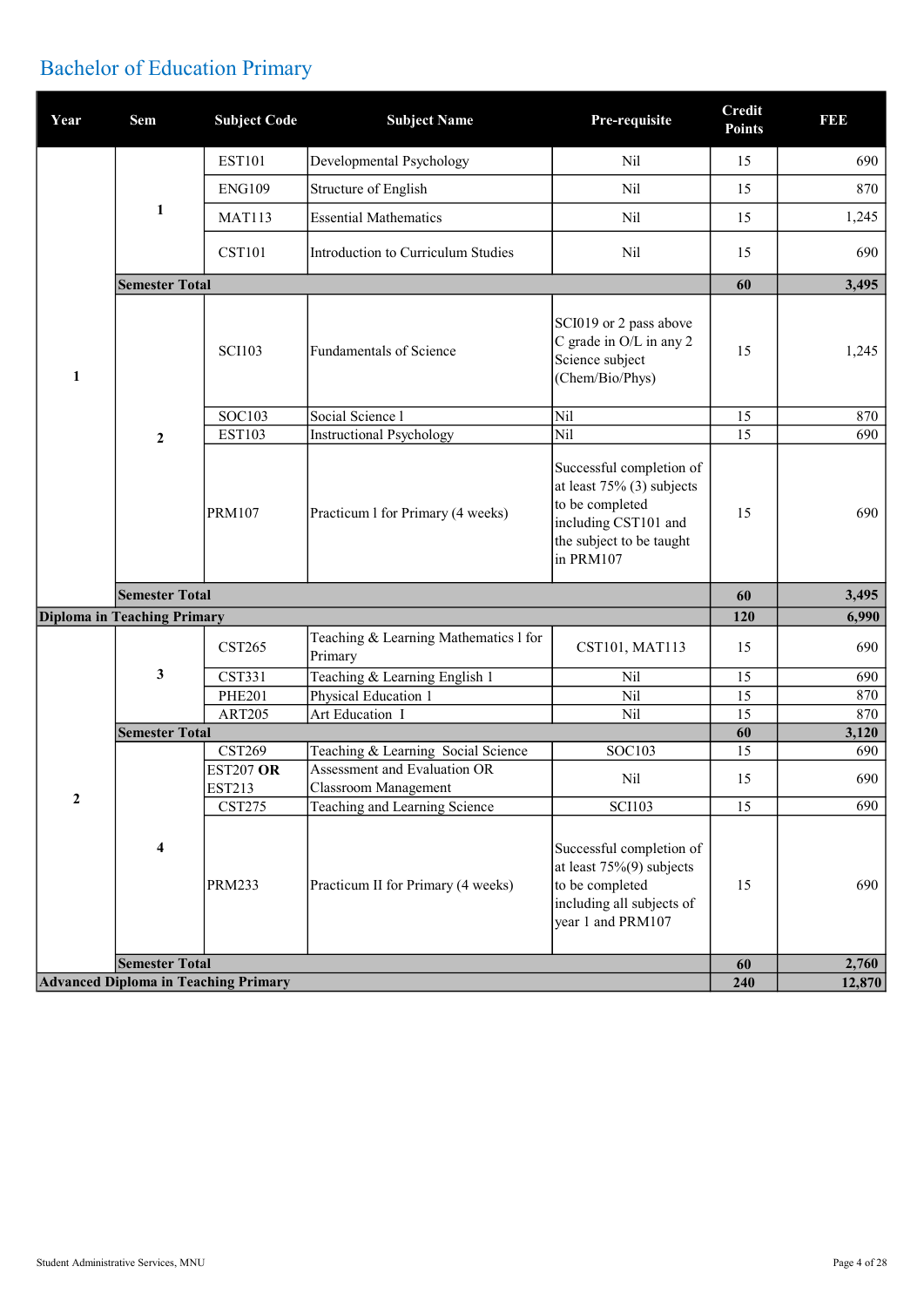|   |                                      | <b>SCI309</b>    | Combined Science I                                            | <b>SCI103</b>                                                                                                                  | 15              | 1,245         |
|---|--------------------------------------|------------------|---------------------------------------------------------------|--------------------------------------------------------------------------------------------------------------------------------|-----------------|---------------|
|   |                                      | LIT201           | Teaching Language Through Literature                          | Nil                                                                                                                            | 15              | 870           |
|   | 5                                    | <b>SOC301</b>    | Social Science 2                                              | SOC103                                                                                                                         | 15              | 870           |
|   |                                      | <b>EST207 OR</b> | Assessment and Evaluation OR                                  | Nil                                                                                                                            | 15              | 690           |
|   |                                      | <b>EST213</b>    | Classroom Management                                          |                                                                                                                                |                 |               |
|   | <b>Semester Total</b>                |                  |                                                               |                                                                                                                                | 60              | 3,675         |
|   |                                      | EST311           | Introduction to Special Education                             | Nil                                                                                                                            | 15              | 690           |
|   |                                      | <b>SCI317</b>    | Combined Science II                                           | <b>SCI103</b>                                                                                                                  | $\overline{15}$ | 1,245         |
| 3 |                                      | <b>CST345</b>    | Teaching & Learning Mathematics II                            | <b>CST265</b>                                                                                                                  | 15              | 690           |
|   | 6                                    | PRM325           | Practicum III for Primary (4 weeks)                           | Successful completion of<br>at least $75\%(15)$ subjects<br>to be completed<br>including all subjects of<br>year 1 and PRM233. | 15              | 690           |
|   | <b>Semester Total</b>                |                  |                                                               |                                                                                                                                | 60              | 3,315         |
|   | <b>Bachelor of Teaching Primary</b>  |                  |                                                               |                                                                                                                                | 360             | 19,860        |
|   |                                      | EST411           | Life Skill Education                                          | Nil                                                                                                                            | 15              | 690           |
|   |                                      |                  |                                                               |                                                                                                                                |                 |               |
|   |                                      | EST415           | Introduction to Research methods                              | Nil                                                                                                                            | 15              | 690           |
|   |                                      |                  | Two elective from the followings four electives               |                                                                                                                                |                 |               |
|   | $\overline{7}$                       | <b>ENG403</b>    | Early Intervention For Language<br>Learners                   | Nil                                                                                                                            | 15              | 870           |
|   |                                      | <b>CST419</b>    | Mathematics Through Exploration -<br>Primary                  | Nil                                                                                                                            | 15              | 690           |
| 4 |                                      | <b>SCI405</b>    | Issues & Challenges in Science &<br><b>Science Teaching</b>   | SCI103, SCI309 &<br><b>SCI317</b>                                                                                              | 15              | 1,245         |
|   |                                      | SOC405           | Reflective Practice in Social Studies                         | SOC103, CST269,<br>SOC301                                                                                                      | 15              | 870           |
|   | <b>Semester Total</b>                |                  |                                                               |                                                                                                                                | 60              | 2940-3495     |
|   |                                      | <b>EST413</b>    | <b>Action Research</b>                                        | <b>EST415</b>                                                                                                                  | 15              | 690           |
|   | 8                                    | <b>PRM425</b>    | Practicum IV for Primary (Internship)                         | Successful completion<br>practicum 1,2 &3                                                                                      | 45              | 2,070         |
|   | <b>Semester Total</b>                |                  |                                                               |                                                                                                                                | 60              | 2,760         |
|   | <b>Bachelor of Education Primary</b> |                  | Student will graduate with a honours degree where appropriate |                                                                                                                                | 480             | 25560 - 26115 |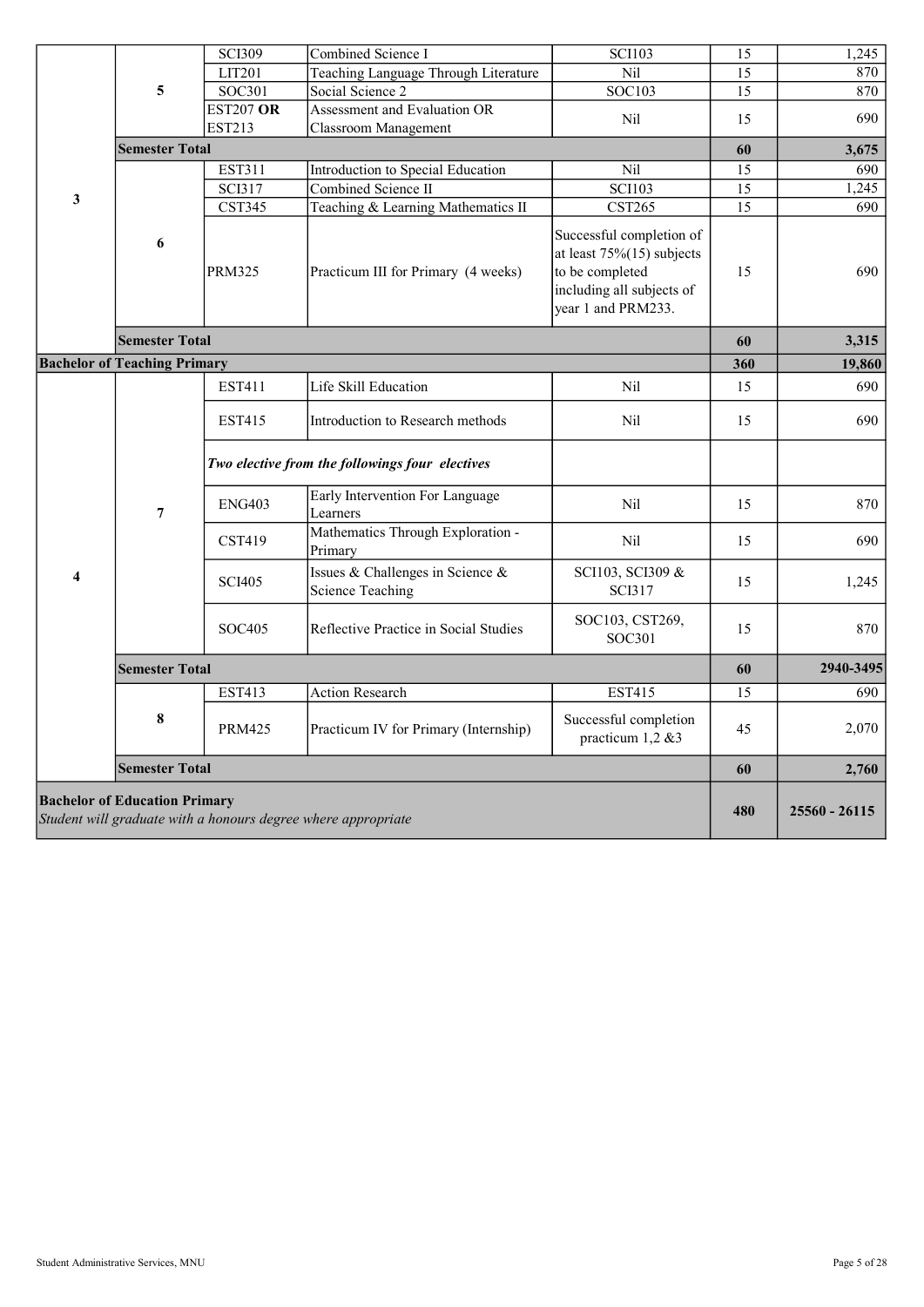| Year             | Sem                     | <b>Subject Code</b>                               | <b>Subject Name</b>                                        | Pre-requisite                                                                                                    | <b>Credit</b><br><b>Points</b> | <b>BBB</b>   |
|------------------|-------------------------|---------------------------------------------------|------------------------------------------------------------|------------------------------------------------------------------------------------------------------------------|--------------------------------|--------------|
|                  |                         | <b>CST101</b>                                     | Introduction to Curriculum Studies                         | Nil                                                                                                              | 15                             | 690          |
|                  |                         | <b>EST101</b>                                     | Developmental Psychology                                   | Nil                                                                                                              | 15                             | 690          |
|                  | 1                       |                                                   | Two subjects from the specialized area                     |                                                                                                                  |                                |              |
|                  |                         | QUR111                                            | Quranic Studies I                                          | Nil                                                                                                              | 15                             | 870          |
|                  |                         | <b>ISL125</b>                                     | Alhukamuge Figh                                            | Nil                                                                                                              | 15                             | 870          |
|                  |                         | DHI125                                            | Veshi Dhivehi                                              | Nil                                                                                                              | 15                             | 870          |
|                  | <b>Semester Total</b>   |                                                   |                                                            |                                                                                                                  | 60                             | 3,120        |
|                  |                         | <b>EST103</b>                                     | Instructional Psychology                                   | Nil                                                                                                              | 15                             | 690          |
| 1                | $\boldsymbol{2}$        | <b>PRM111</b>                                     | Practicum 1 for Primary                                    | 75% (3) subjects of term<br>one to be completed<br>including CST101 and<br>the subject to be taught<br>in PRM111 | 15                             | 690          |
|                  |                         |                                                   | Two subjects from the specialized area                     |                                                                                                                  |                                |              |
|                  |                         | QUR213                                            | Quranic Studies II                                         | Quranic Studies I                                                                                                | 15                             | 870          |
|                  |                         | <b>ISL127</b>                                     | Islamee Akhlaag                                            | Nil                                                                                                              | 15                             | 870          |
|                  |                         | DHI127                                            | Annmu Dhivehi                                              | Nil                                                                                                              | 15                             | 870          |
|                  | <b>Semester Total</b>   |                                                   |                                                            |                                                                                                                  | 60                             | 3,120        |
|                  |                         | Diploma in Teaching Primary (Dhivehi/Islam/Quran) |                                                            |                                                                                                                  | <b>120</b>                     | 6,240        |
|                  |                         | <b>ENG213</b>                                     | <b>Essential English</b>                                   | Nil                                                                                                              | 15                             | 870          |
|                  |                         | ART205 OR<br><b>PHE201</b>                        | Art Education 1 OR<br>Physical Education 1                 | Nil                                                                                                              | 15                             | 870          |
|                  |                         |                                                   | Two subjects from the specialized area                     |                                                                                                                  |                                |              |
|                  | 3                       | <b>CST291</b>                                     | Teaching and Learning Quran and<br>Tajweed                 | CST101, Quranic Studies<br>$\rm I\,\,\&\,\,II$                                                                   | 15                             | 690          |
|                  |                         | <b>CST121</b>                                     | Teaching & Learning Islam I                                | Nil                                                                                                              | 15                             | 690          |
|                  |                         | <b>CST289</b>                                     | Un'genumaai Un'gannai dhinun                               | Nil                                                                                                              | 15                             | 690          |
|                  | <b>Semester Total</b>   |                                                   |                                                            |                                                                                                                  | 60                             | 3,120        |
| $\boldsymbol{2}$ |                         | <b>EST207</b>                                     | Assessment & Evaluation                                    | Nil                                                                                                              | 15                             | 690          |
|                  | $\overline{\mathbf{4}}$ | <b>PRM239</b>                                     | Practicum II for Primary                                   | at least $75\%(9)$ subjects<br>to be completed<br>including all subjects of<br>year 1 and passed from<br>PRM111. | 15                             | 690          |
|                  |                         |                                                   | Two subjects from the specialized area                     |                                                                                                                  |                                |              |
|                  |                         | QUR303                                            | Rasmuge Ilm                                                | Quranic Studies I & II                                                                                           | 15                             | 870          |
|                  |                         | <b>ISL229</b>                                     | Rasoola (SAW) ge Seerath                                   | Nil                                                                                                              | 15                             | 870          |
|                  | <b>Semester Total</b>   | DHI213                                            | Dhivehi Adhabiyaath                                        | Nil                                                                                                              | 15<br>60                       | 870<br>3,120 |
|                  |                         |                                                   | Advanced Diploma in Teaching Primary (Dhivehi/Islam/Quran) |                                                                                                                  | 240                            | 12,480       |

## Bachelor of Education Primary (Dhivehi/Islam/Quran)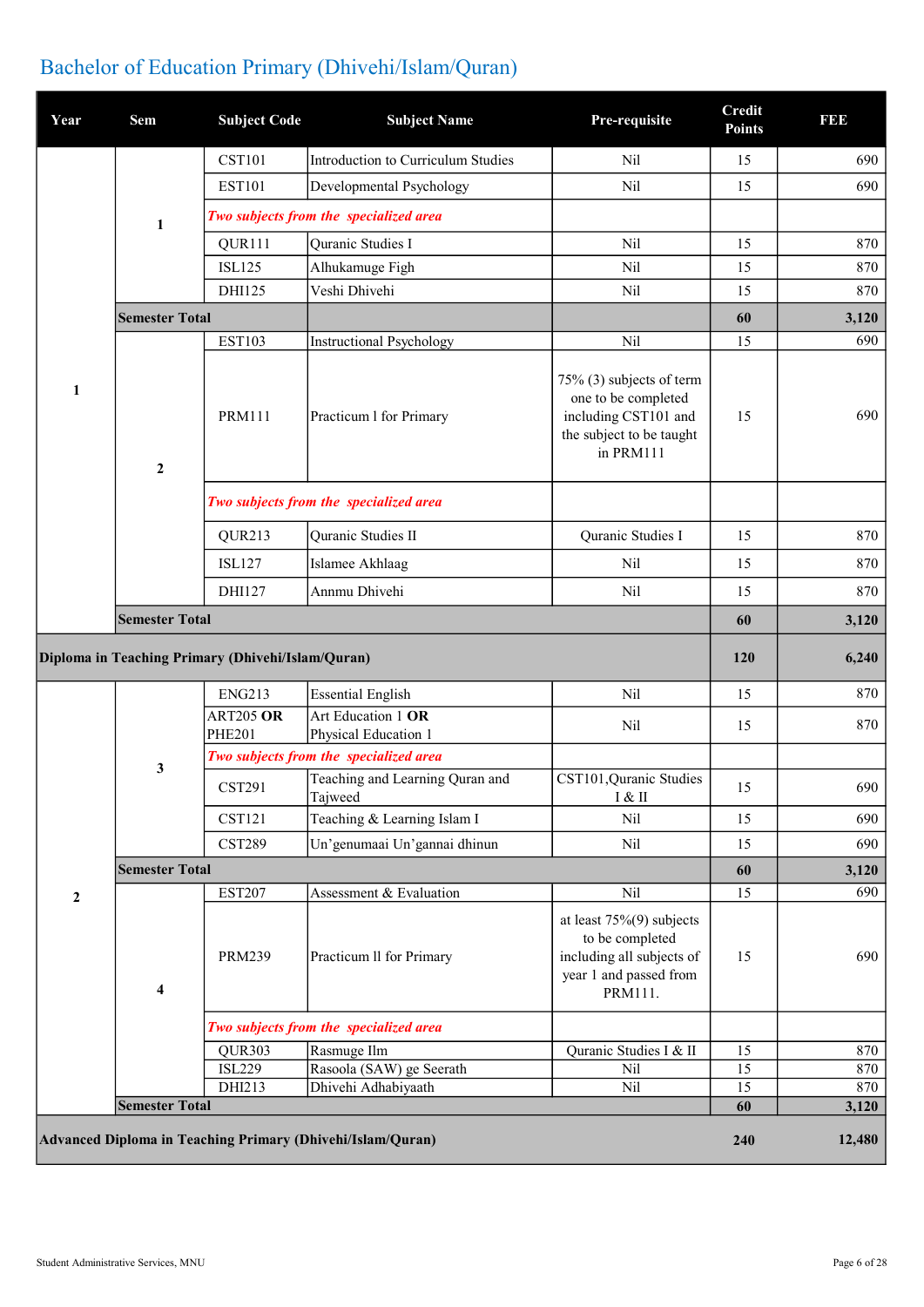|   |                                                           | <b>EST301</b> | Sociology of Education                 | Nil                                                                                                          | 15  | 690                            |
|---|-----------------------------------------------------------|---------------|----------------------------------------|--------------------------------------------------------------------------------------------------------------|-----|--------------------------------|
|   |                                                           | <b>EST213</b> | classroom management                   | Nil                                                                                                          | 15  | 690                            |
|   | 5                                                         |               | Two subjects from the specialized area |                                                                                                              |     |                                |
|   |                                                           | QUR301        | Waquf ge Ilm                           | Quranic Studies I & II                                                                                       | 15  | 870                            |
|   |                                                           | <b>ISL343</b> | Islaamee Aqeedha                       | Nil                                                                                                          | 15  | 870                            |
|   |                                                           | DHI311        | Liyuntheri kamuge Ilm                  | Nil                                                                                                          | 15  | 870                            |
|   | <b>Semester Total</b>                                     |               |                                        |                                                                                                              | 60  | 3,120                          |
|   |                                                           | EST311        | Introduction to special Education      | Nil                                                                                                          | 15  | 690                            |
| 3 | 6                                                         | <b>PRM333</b> | Practicum III for Primary              | at least $75\%(9)$ subjects<br>to be completed<br>including all subjects of<br>year 1 passed from<br>PRM239. | 15  | 690                            |
|   |                                                           |               | Two subjects from the specialized area |                                                                                                              |     |                                |
|   |                                                           | QUR403        | Qiraa'ath ge ilm                       | Quranic Studies I & II                                                                                       | 15  | 870                            |
|   |                                                           | <b>ISL341</b> | Alhukamuge Figh II                     | ALhukamuge Figh I                                                                                            | 15  | 870                            |
|   |                                                           | <b>CST351</b> | Dhivehi Bahuge Hunaru                  | Nil                                                                                                          | 15  | 690                            |
|   | <b>Semester Total</b>                                     |               |                                        |                                                                                                              | 60  | 2,940-3,120                    |
|   | <b>Bachelor of Teaching Primary (Dhivehi/Islam/Quran)</b> |               |                                        |                                                                                                              | 360 | 18,540-18,720                  |
|   |                                                           | <b>EST411</b> | Life Skills Education                  | N <sub>il</sub>                                                                                              | 15  | 690                            |
|   |                                                           | <b>EST415</b> | Introduction to Research Methods       | Nil                                                                                                          | 15  | 690                            |
|   | $\overline{7}$                                            |               | Two subjects from the specialized area |                                                                                                              |     |                                |
|   |                                                           | QUR401        | Favaasil ge Ilm                        | Quranic Studies I & II                                                                                       | 15  | 870                            |
| 4 |                                                           | <b>ISL459</b> | Muaamalaathuge Figh                    | Nil                                                                                                          | 15  | 870                            |
|   |                                                           | DHI401        | Dhivehiyaathu                          | Nil                                                                                                          | 15  | 870                            |
|   |                                                           |               |                                        |                                                                                                              |     |                                |
|   | <b>Semester Total</b>                                     |               |                                        |                                                                                                              | 60  |                                |
|   | 8                                                         | <b>PRM427</b> | Practicum IV for Primary (Internship)  | Successful completion<br>Practicum1,2&3                                                                      | 45  |                                |
|   |                                                           | <b>EST413</b> | <b>Action Research</b>                 | <b>EST415</b>                                                                                                | 15  |                                |
|   | <b>Semester Total</b>                                     |               |                                        |                                                                                                              | 60  | 3,120<br>2,070<br>690<br>2,760 |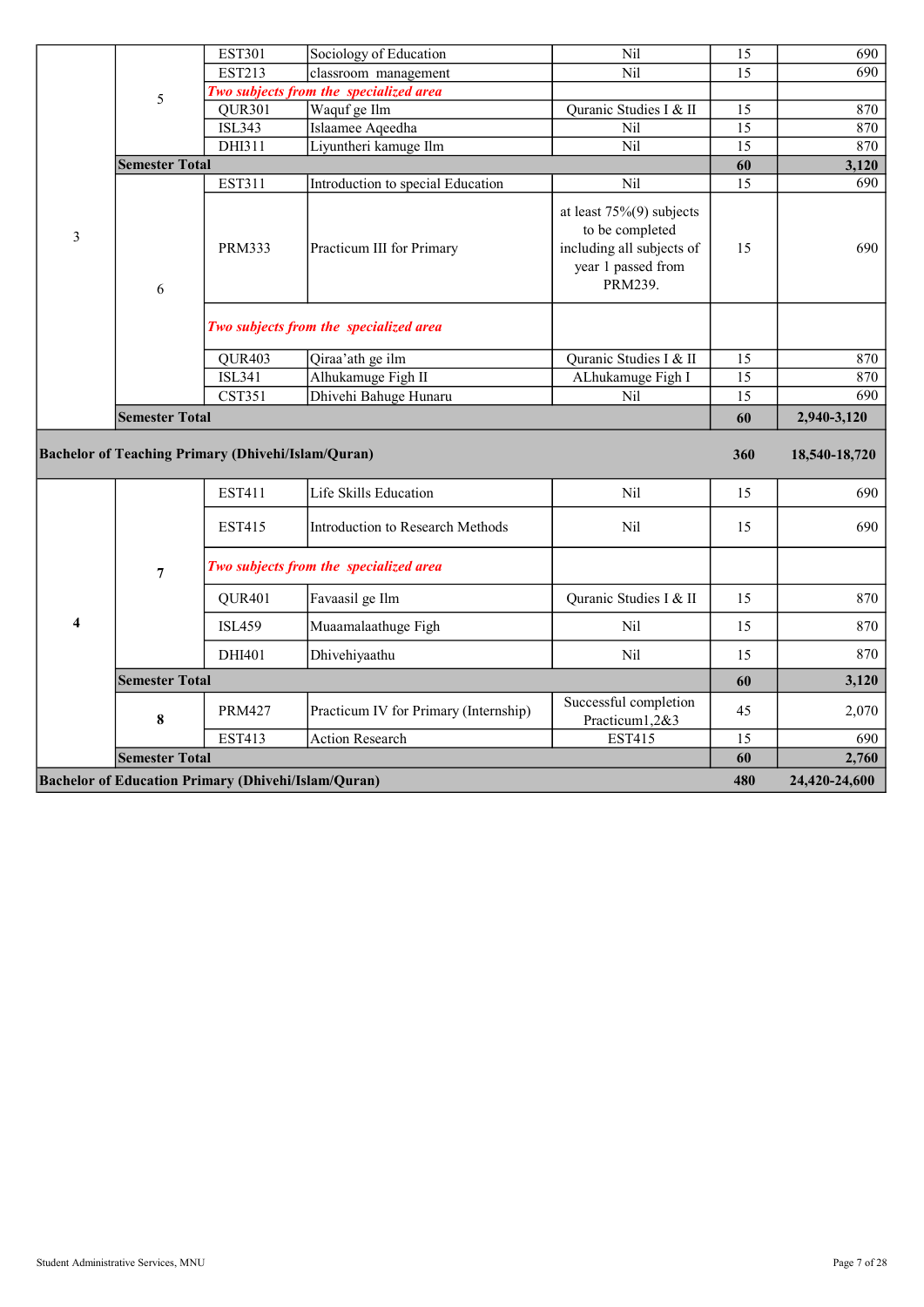## Bachelor of Education (Honours) Primary - (Health, Physical Education and Creative Arts)

| Year             | <b>Sem</b>            | <b>Subject Code</b>      | <b>Subject Name</b>                                                                 | Pre-requisite                                                                                                                                | <b>Credit</b><br><b>Points</b> | <b>BBB</b>   |
|------------------|-----------------------|--------------------------|-------------------------------------------------------------------------------------|----------------------------------------------------------------------------------------------------------------------------------------------|--------------------------------|--------------|
|                  |                       | <b>EST101</b>            | Developmental Psychology                                                            | Nil                                                                                                                                          | 15                             | 690          |
|                  | 1                     | <b>CST101</b>            | Introduction to Curriculum Studies                                                  | Nil                                                                                                                                          | 15                             | 690          |
|                  |                       | <b>ART109</b>            | Introduction to Art and Design                                                      | Nil                                                                                                                                          | 15                             | 870          |
|                  |                       | <b>SCI105/SCI10</b><br>3 | Foundation of Science                                                               | Nil                                                                                                                                          | 15                             | 1,245        |
|                  | <b>Semester Total</b> |                          |                                                                                     |                                                                                                                                              | 60                             | 3,495        |
|                  |                       | <b>EST103</b>            | <b>Instructional Psychology</b>                                                     | Nil                                                                                                                                          | 15                             | 690          |
| $\mathbf{1}$     | $\mathbf{2}$          | <b>PRM107</b>            | Practicum 1                                                                         | Successful completion of<br>at least $75\%$ (3) subjects<br>to be completed<br>including CST101 and<br>the subject to be taught<br>in PRM107 | 15                             | 690          |
|                  |                       | <b>PHE101</b>            | Physical Education                                                                  |                                                                                                                                              | 15                             | 690          |
|                  |                       | <b>ART111</b>            | Drawing & Painting I                                                                |                                                                                                                                              | 15                             | 870          |
|                  | <b>Semester Total</b> |                          |                                                                                     |                                                                                                                                              | 60                             | 2,940        |
|                  |                       | EST213                   | Classroom Management                                                                | Nil                                                                                                                                          | 15                             | 690          |
|                  | 3                     | PHE103                   | <b>Health Education</b>                                                             |                                                                                                                                              | 15                             | 690          |
|                  |                       | <b>ART209</b>            | Drawing & Painting II                                                               |                                                                                                                                              | 15                             | 870          |
|                  |                       | <b>PHE105</b>            | Track & Field                                                                       | Nil                                                                                                                                          | $\overline{15}$                | 870          |
|                  | <b>Semester Total</b> | <b>CST250</b>            |                                                                                     |                                                                                                                                              | 60<br>15                       | 3,120<br>690 |
|                  |                       | <b>CST271</b>            | Teaching & Learning Arts<br>Teaching & Learning Health & Physical<br>Education      |                                                                                                                                              | 15                             | 690          |
| $\boldsymbol{2}$ |                       | <b>EST207</b>            | Assessment and Evaluation                                                           | Nil                                                                                                                                          | 15                             | 690          |
|                  | $\overline{\bf{4}}$   | <b>PRM233</b>            | Practicum II                                                                        | Successful completion of<br>at least $75\%(9)$ subjects<br>to be completed<br>including all subjects of<br>year 1 and PRM107                 | 15                             | 690          |
|                  | <b>Semester Total</b> |                          |                                                                                     |                                                                                                                                              | 60                             | 2,760        |
|                  |                       |                          | Advanced Diploma of Teaching Primary (Health, Physical Education and Creative Arts) |                                                                                                                                              | 240                            | 5,880        |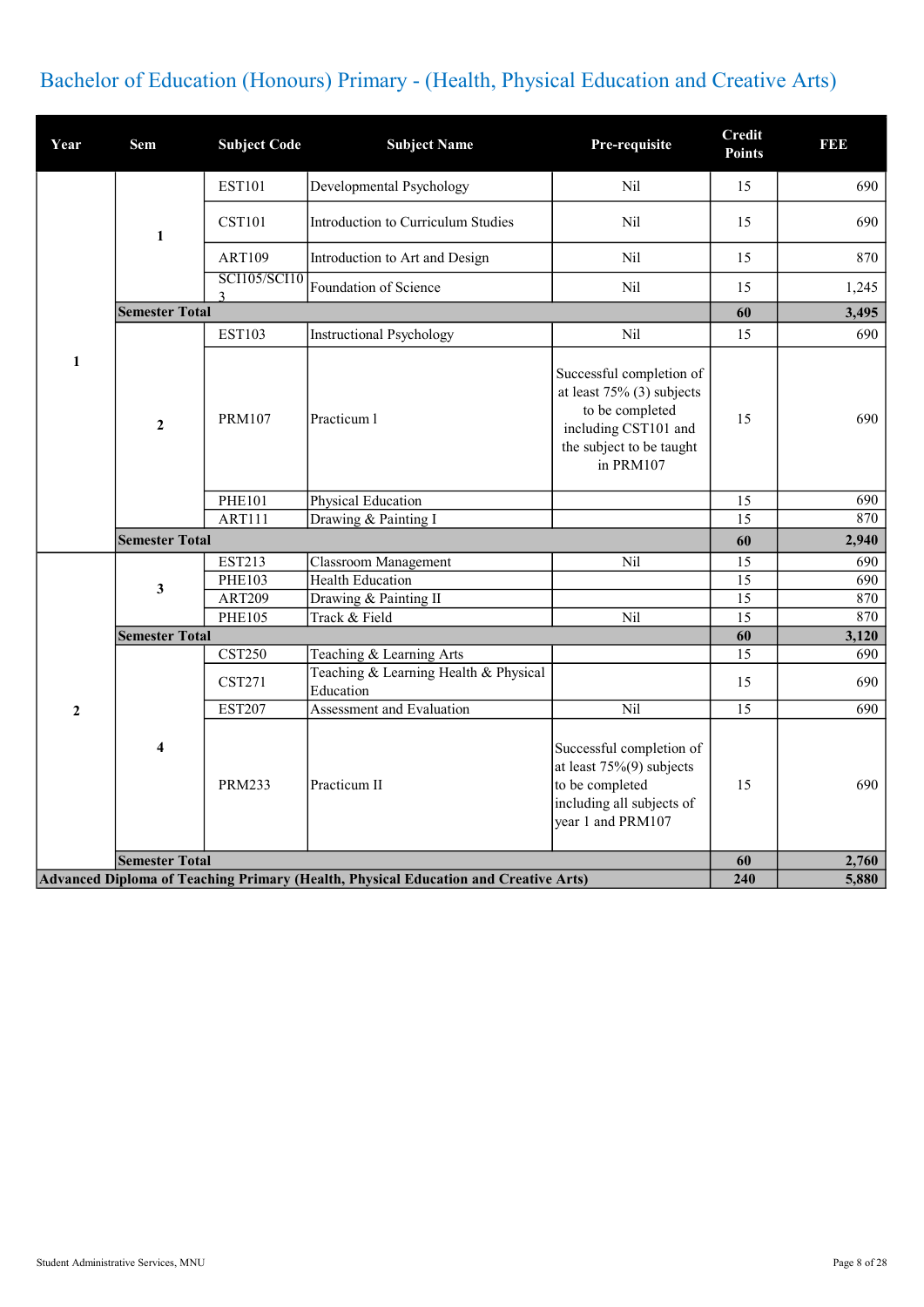|   |                       | <b>PHE203</b> | <b>Combined Sports</b>                                                      |                                                                                                                                | 15  | 870    |
|---|-----------------------|---------------|-----------------------------------------------------------------------------|--------------------------------------------------------------------------------------------------------------------------------|-----|--------|
|   | 5                     | <b>PHE305</b> | <b>Sports Nutrition</b>                                                     |                                                                                                                                | 15  | 870    |
|   |                       | <b>ART305</b> | Art & Drama                                                                 |                                                                                                                                | 15  | 870    |
|   |                       | <b>ART307</b> | Drawing & Painting III                                                      |                                                                                                                                | 15  | 870    |
|   | <b>Semester Total</b> |               |                                                                             |                                                                                                                                | 60  | 3,480  |
|   |                       | <b>ART309</b> | Art History                                                                 |                                                                                                                                | 15  | 870    |
|   |                       | <b>PHE303</b> | Motor Learning & Skill Development                                          |                                                                                                                                | 15  | 870    |
|   |                       | EST311        | Introduction to Special Education                                           |                                                                                                                                | 15  | 690    |
| 3 | 6                     | <b>PRM325</b> | Practicum III                                                               | Successful completion of<br>at least $75\%(15)$ subjects<br>to be completed<br>including all subjects of<br>year 1 and PRM233. | 15  | 690    |
|   |                       |               |                                                                             |                                                                                                                                |     |        |
|   | <b>Semester Total</b> |               |                                                                             |                                                                                                                                | 60  | 3,120  |
|   |                       |               | Bachelor of Teaching Primary (Health, Physical Education and Creative Arts) |                                                                                                                                | 360 | 18,915 |
|   |                       | <b>PHE307</b> | Sports Injury Prevention &<br>Rehabilitation                                | Nil                                                                                                                            | 15  | 870    |
|   | $\overline{7}$        | ART4XX        | Art Education & Cognition                                                   | Nil                                                                                                                            | 15  | 870    |
|   |                       | <b>EST411</b> | Life Skill Education                                                        | Nil                                                                                                                            | 15  | 690    |
|   |                       | <b>EST415</b> | Introduction to Research methods                                            | Nil                                                                                                                            | 15  | 690    |
| 4 | <b>Semester Total</b> |               |                                                                             |                                                                                                                                | 60  | 3,120  |
|   |                       | <b>EST413</b> | <b>Action Research</b>                                                      | <b>EST415</b>                                                                                                                  | 15  | 870    |
|   | 8                     | <b>PRM425</b> | Practicum IV (3 months)                                                     | Successful completion<br>practicum 1, 2 and 3                                                                                  | 45  | 2,070  |
|   | <b>Semester Total</b> |               |                                                                             |                                                                                                                                | 60  | 2,940  |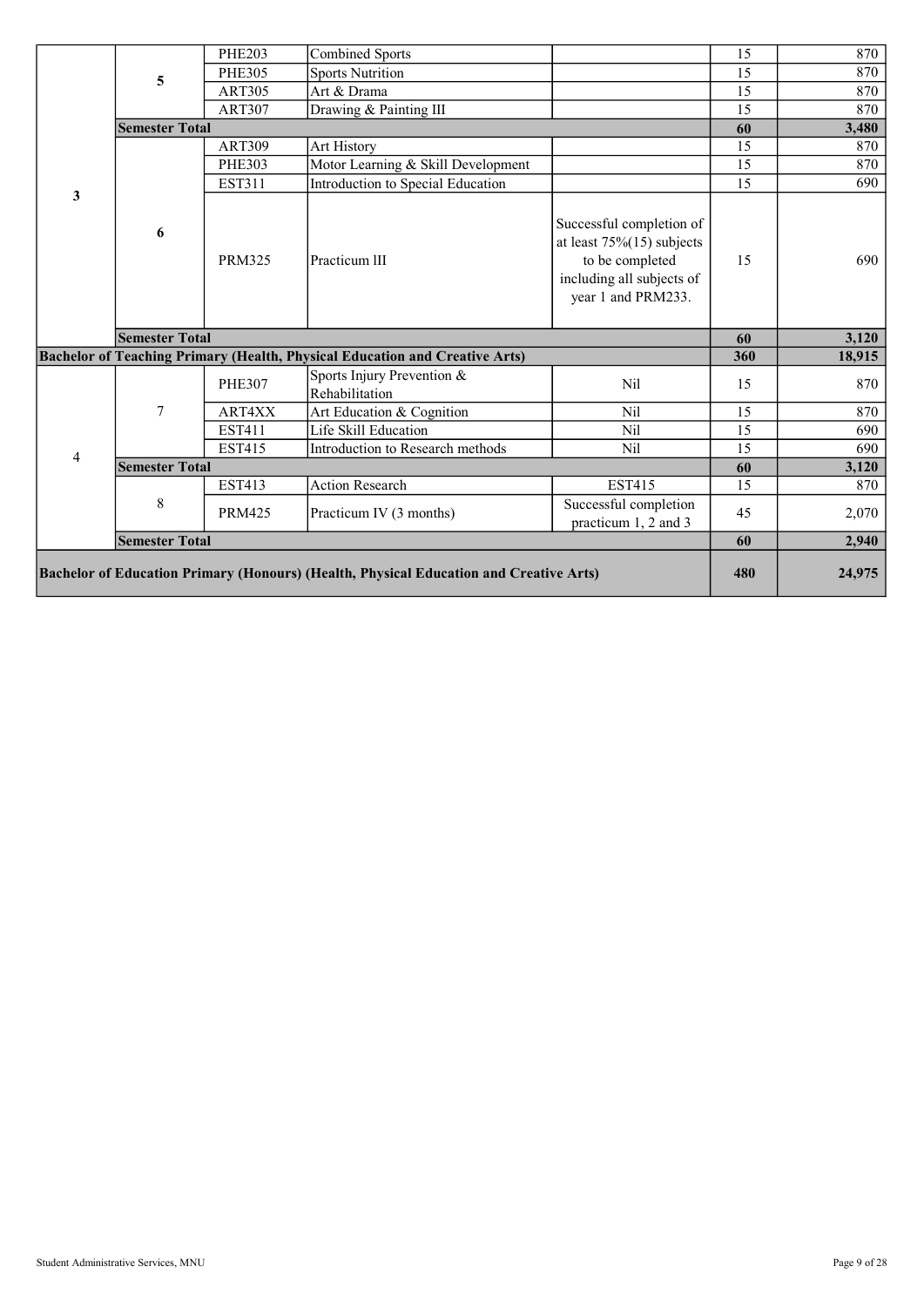## Bachelor of Education (Honour) Primary–Special Education

| Year           | Sem                     | <b>Subject Code</b> | <b>Subject Name</b>                                      | Pre-requisite                                                                                                                                | <b>Credit</b><br><b>Points</b> | 1993   |
|----------------|-------------------------|---------------------|----------------------------------------------------------|----------------------------------------------------------------------------------------------------------------------------------------------|--------------------------------|--------|
|                |                         | <b>CST101</b>       | Introduction to Curriculum Studies                       | Nil                                                                                                                                          | 15                             | 690    |
|                |                         | MAT113 OR           | <b>Essential Mathematics</b>                             | Nil                                                                                                                                          |                                | 1,245  |
|                |                         | <b>MAT121</b>       | Number Concepts                                          |                                                                                                                                              | 15                             | 1,245  |
|                | $\mathbf{1}$            | <b>EST101</b>       | Developmental Psychology                                 | Nil                                                                                                                                          | 15                             | 690    |
|                |                         | ENG113 OR           | General English                                          | Nil                                                                                                                                          |                                | 870    |
|                |                         | <b>ENG109</b>       | Structure of English                                     |                                                                                                                                              | 15                             | 870    |
|                | <b>Semester Total</b>   |                     |                                                          |                                                                                                                                              | 60                             | 3,495  |
| $\mathbf{1}$   |                         | <b>SCI103</b>       | <b>Fundamentals of Science</b>                           | SCI019 or 2 pass above<br>C grade in O/L in any 2<br>Science subject<br>(Chem/Bio/Phys)                                                      | 15                             | 1,245  |
|                |                         | <b>EST117</b>       | Concepts and Contexts of Special<br>Education            | Nil                                                                                                                                          | 15                             | 690    |
|                | $\overline{2}$          | <b>EST103</b>       | <b>Instructional Psychology</b>                          | $\overline{Nil}$                                                                                                                             | $\overline{15}$                | 690    |
|                |                         | <b>PRM107</b>       | Practicum 1 Primary                                      | Successful completion of<br>at least $75\%$ (3) subjects<br>to be completed<br>including CST101 and<br>the subject to be taught<br>in PRM107 | 15                             | 690    |
|                | <b>Semester Total</b>   |                     |                                                          |                                                                                                                                              | 60                             | 3,315  |
|                |                         | <b>CST125</b>       | Teaching & Learning Dhivehi I                            | N <sub>il</sub>                                                                                                                              | 15                             | 690    |
|                |                         | <b>PHE201</b>       | Physical Education I                                     | Nil                                                                                                                                          | 15                             | 870    |
|                | 3                       | <b>EST221</b>       | Cognition and Learning                                   | Nil                                                                                                                                          | $\overline{15}$                | 690    |
|                |                         | <b>EST219</b>       | Communication and Language in SEN                        | <b>NII</b>                                                                                                                                   | 15                             | 690    |
|                | <b>Semester Total</b>   |                     |                                                          |                                                                                                                                              | 60                             | 2,940  |
|                |                         | <b>EST225</b>       | Understanding and Managing BESD                          | N <sub>il</sub>                                                                                                                              | 15                             | 690    |
|                |                         | ENG211              | Teaching Literacy in Early Years I                       | Nil                                                                                                                                          | 15                             | 870    |
| $\overline{2}$ |                         | <b>CST175</b>       | Social Science for Early Years                           | Nil                                                                                                                                          | 15                             | 690    |
|                | $\overline{\mathbf{4}}$ | <b>PRM233</b>       | Practicum II for Primary                                 | Successful completion of<br>at least $75\%(9)$ subjects<br>to be completed<br>including all subjects of<br>year 1 and PRM107                 | 15                             | 690    |
|                | <b>Semester Total</b>   |                     |                                                          |                                                                                                                                              | 60                             | 2,940  |
|                |                         |                     | Advanced Diploma of Teaching Primary - Special Education |                                                                                                                                              | 240                            | 12,690 |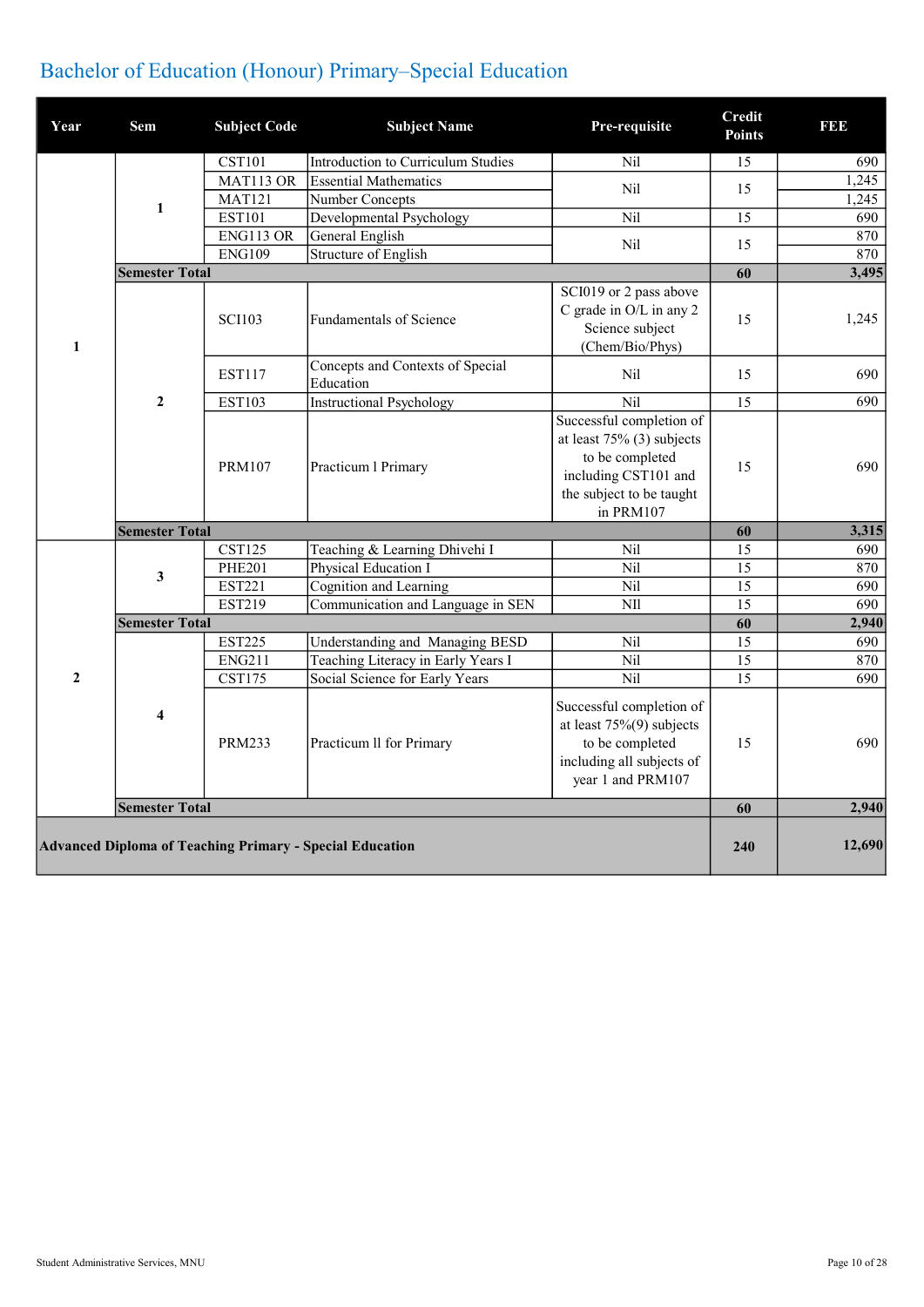|   |                                                         | <b>ART303</b> | <b>Creative Arts</b>                     | <b>NII</b>                                                                                                                     | 15  | 870          |
|---|---------------------------------------------------------|---------------|------------------------------------------|--------------------------------------------------------------------------------------------------------------------------------|-----|--------------|
|   |                                                         | <b>CST353</b> | Differentiated Instructions in           | MAT113 or MAT121                                                                                                               | 15  | 690          |
|   | 5                                                       |               | Mathematics Teaching                     |                                                                                                                                |     |              |
|   |                                                         | DHI309        | Dhivehi liuntherikan kiyavaadhinun       | N <sub>il</sub>                                                                                                                | 15  | 870          |
|   |                                                         | <b>EST313</b> | Monitoring Assessment and Evaluation     | Nil                                                                                                                            | 15  | 690          |
|   | <b>Semester Total</b>                                   |               |                                          |                                                                                                                                | 60  | 3,120        |
|   |                                                         | <b>ENG403</b> | Early intervention for language learners | Nil                                                                                                                            | 15  | 870          |
| 3 |                                                         | <b>CST275</b> | Teaching and Learning Science            | <b>SCI103</b>                                                                                                                  | 15  | 690          |
|   |                                                         | <b>CST355</b> | <b>Interventions in Mathematics</b>      | <b>CST353</b>                                                                                                                  | 15  | 690          |
|   | 6                                                       | <b>PRM325</b> | Practicum III for Primary                | Successful completion of<br>at least $75\%(15)$ subjects<br>to be completed<br>including all subjects of<br>year 1 and PRM233. | 15  | 690          |
|   |                                                         |               |                                          |                                                                                                                                |     |              |
|   | <b>Semester Total</b>                                   |               |                                          |                                                                                                                                | 60  |              |
|   | <b>Bachelor of Teaching Primary - Special Education</b> |               |                                          |                                                                                                                                | 360 | 18,750       |
|   |                                                         | <b>EST415</b> | Introduction to Research Methods         | Nil                                                                                                                            | 15  | 690          |
|   |                                                         | <b>EST423</b> | Learning through Play                    | Nil                                                                                                                            | 15  | 690          |
|   | 7                                                       | <b>EST411</b> | Life Skill Education                     | Nil                                                                                                                            | 15  | 690          |
|   |                                                         | <b>CST347</b> | Movement Education                       | Nil                                                                                                                            | 15  | 2,940<br>690 |
| 4 | <b>Semester Total</b>                                   |               |                                          |                                                                                                                                | 60  | 2,760        |
|   |                                                         | <b>EST413</b> | <b>Action Research</b>                   | <b>EST415</b>                                                                                                                  | 15  | 690          |
|   | 8                                                       |               |                                          | Successful completion of                                                                                                       |     |              |
|   |                                                         | <b>PRM425</b> | Practicum IV for Primary (Internship)    | Prac 1,2 & 3                                                                                                                   | 45  | 2,070        |
|   | <b>Semester Total</b>                                   |               |                                          |                                                                                                                                | 60  | 2,760        |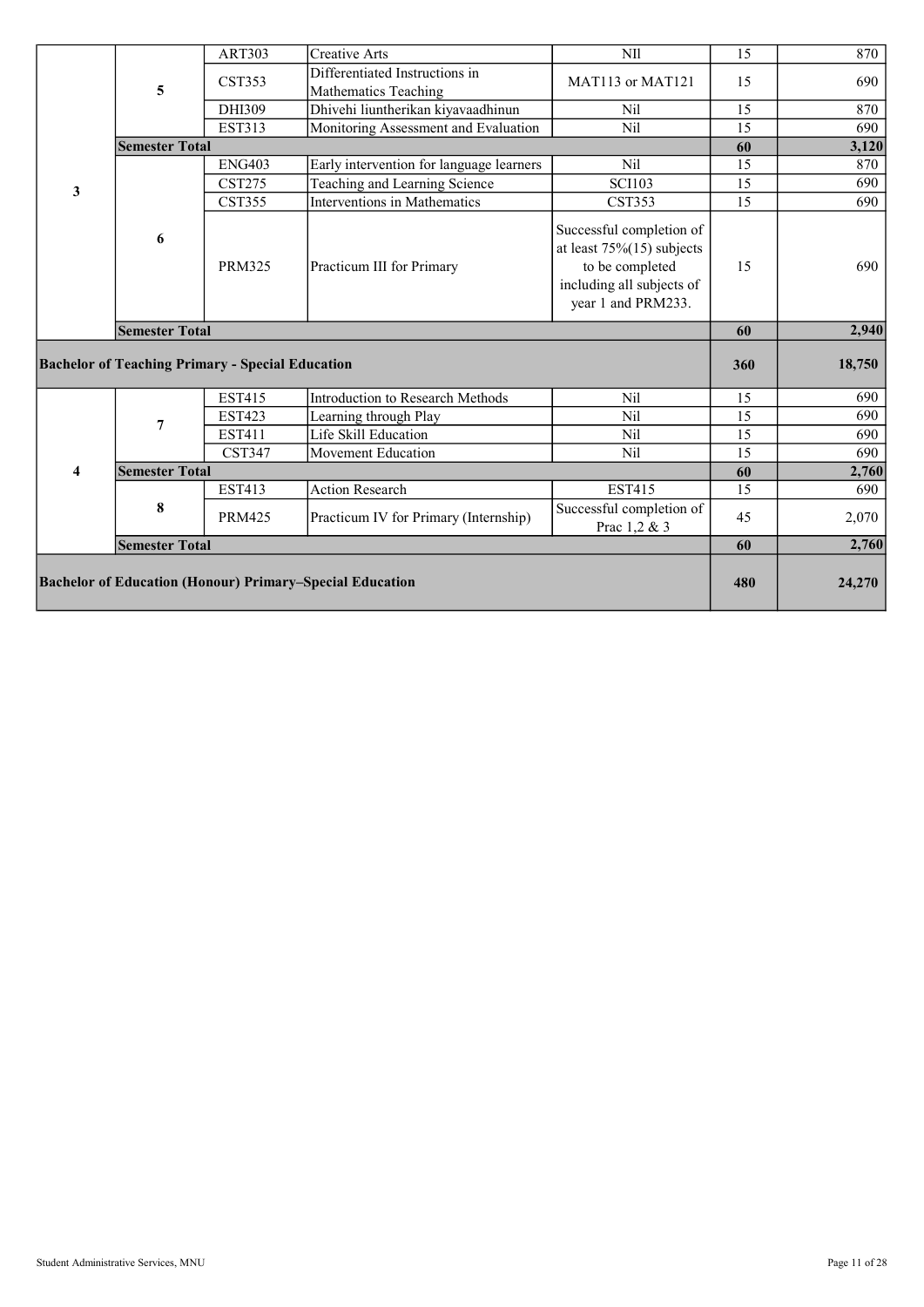| Year | <b>Sem</b>              | <b>Subject Code</b> | <b>Subject Name</b>                                             | Pre-requisite                                                                                                                                 | <b>Credit</b><br><b>Points</b> | <b>BBB</b> |
|------|-------------------------|---------------------|-----------------------------------------------------------------|-----------------------------------------------------------------------------------------------------------------------------------------------|--------------------------------|------------|
|      |                         | <b>CST101</b>       | Introduction to Curriculum Studies                              | Nil                                                                                                                                           | 15                             | 690        |
|      | 1                       | <b>EST101</b>       | Developmental Psychology                                        | Nil                                                                                                                                           | 15                             | 690        |
|      |                         | LIN109              | Bahavee ilhumge Tha'araf - 1                                    | Nil                                                                                                                                           | 15                             | 870        |
|      |                         | DHI121              | Dhivehi hama beynun kurun                                       | Nil                                                                                                                                           | 15                             | 870        |
|      | <b>Semester Total</b>   |                     |                                                                 |                                                                                                                                               | 60                             | 3,120      |
| 1    |                         | <b>EST103</b>       | <b>Instructional Psychology</b>                                 | Nil                                                                                                                                           | 15                             | 690        |
|      | $\mathbf{2}$            | <b>PRM105</b>       | Practicum l                                                     | Successful completion of<br>at least $75\%$ (3) subjects<br>to be completed<br>including CST101 and<br>the subject to be taught<br>in PRM105. | 15                             | 690        |
|      |                         | DHI123              | Gavaaidhu kiyavai dhinumuge goithah                             | DHI121                                                                                                                                        | 15                             | 870        |
|      |                         | LIN111              | Bahavee ilhumge Tha'araf - 2                                    | LIN109                                                                                                                                        | 15                             | 870        |
|      | <b>Semester Total</b>   |                     |                                                                 |                                                                                                                                               | 60                             | 3,120      |
|      |                         |                     |                                                                 |                                                                                                                                               |                                |            |
|      |                         |                     | Diploma of Teaching Secondary (Dhivehi Language and Literature) |                                                                                                                                               | 120                            | 6,240      |
|      |                         | <b>CPT237</b>       | Multimedia Technology for Teachers                              | Nil                                                                                                                                           | 15                             | 1,245      |
|      |                         | <b>EST213</b>       | <b>Classroom Management</b>                                     | Nil                                                                                                                                           | 15                             | 690        |
|      | 3                       | LIN223              | Adhabihyyath ge therein bas kiyavai<br>dhinun                   | N <sub>il</sub>                                                                                                                               | 15                             | 870        |
|      |                         | <b>CST153</b>       | Language Arts - Dhivehi 1                                       | Nil                                                                                                                                           | 15                             | 690        |
|      | <b>Semester Total</b>   |                     |                                                                 |                                                                                                                                               | 60                             | 3,495      |
|      |                         | <b>EST207</b>       | Assessment & Evaluation                                         | Nil                                                                                                                                           | 15                             | 690        |
| 2    | $\overline{\mathbf{4}}$ | <b>PRM231</b>       | Practicum II for Secondary                                      | Successful completion of<br>at least $75\%(9)$ subjects<br>to be completed<br>including all subjects of<br>year 1 and PRM105                  | 15                             | 690        |
|      |                         | LIN225              | Phonetics and Phonology                                         | LIN111                                                                                                                                        | 15                             | 870        |
|      |                         | <b>ENG213</b>       | <b>Essential English</b>                                        | Nil                                                                                                                                           | 15                             | 870        |
|      | <b>Semester Total</b>   |                     |                                                                 |                                                                                                                                               | 60                             | 3,120      |

## Bachelor of Education Dhivehi Language & Literature.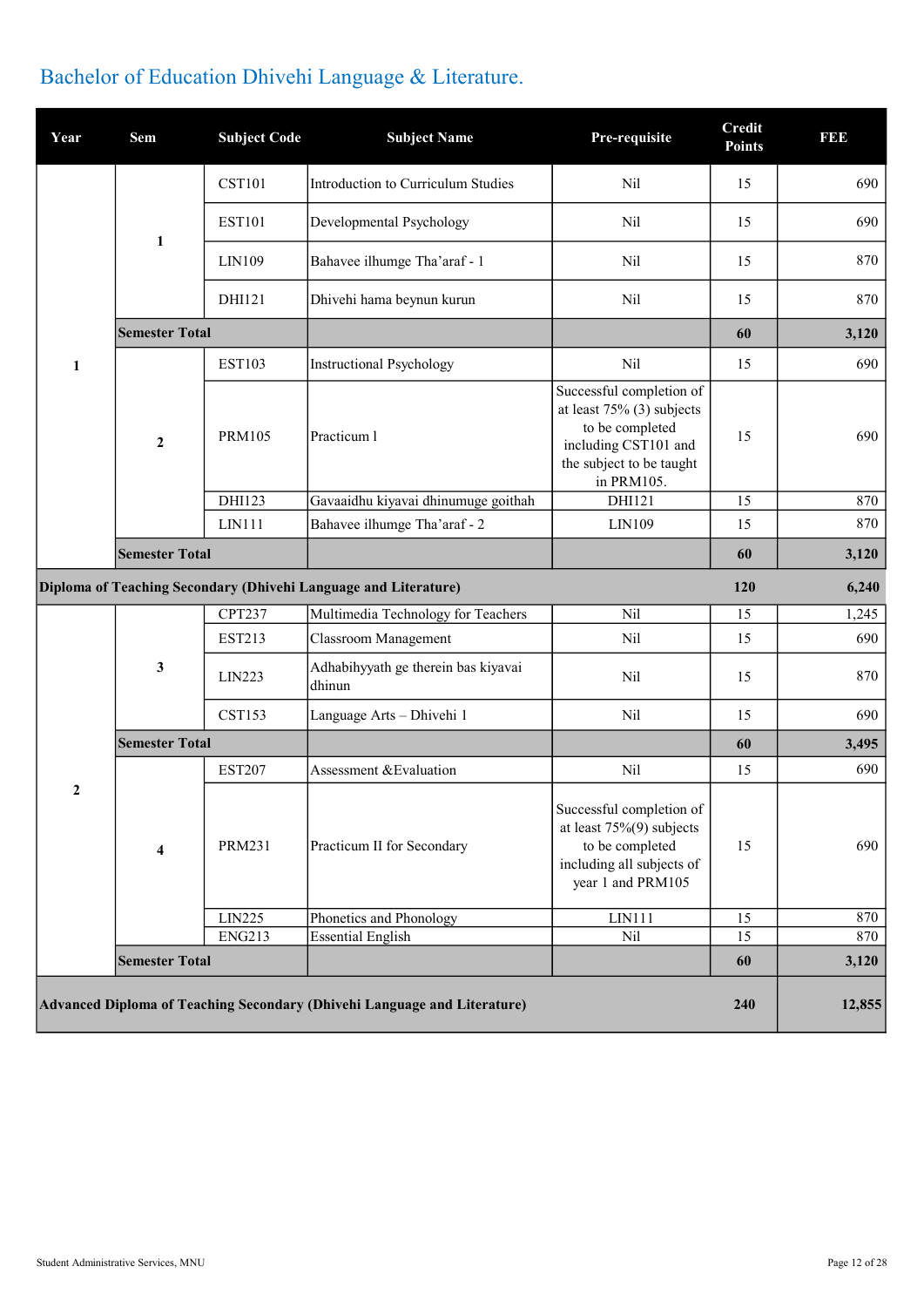|                       | LIT305        | Liyuntherikan                                     |                                                                                                                                | 15  |              |
|-----------------------|---------------|---------------------------------------------------|--------------------------------------------------------------------------------------------------------------------------------|-----|--------------|
|                       |               |                                                   | Nil                                                                                                                            |     | 870          |
|                       | LIN305        | Discourse and Pragmatics                          | LIN111                                                                                                                         | 15  | 870          |
| 5                     | LIT307        | Adhabihyyath ugan'nai dhinun                      | Nil                                                                                                                            | 15  | 870          |
|                       | <b>CST247</b> | Language Arts - Dhivehi II                        | <b>CST153</b>                                                                                                                  | 15  | 690          |
|                       |               |                                                   |                                                                                                                                | 60  | 3,300        |
|                       | <b>EST311</b> | Introduction to Special Education                 | Nil                                                                                                                            | 15  | 690          |
| 6                     | <b>PRM327</b> | Practicum III for Secondary                       | Successful completion of<br>at least $75\%(15)$ subjects<br>to be completed<br>including all subjects of<br>year 1 and PRM231. | 15  | 690          |
|                       | LIN231        | Syntax and Semantics                              | LIN111                                                                                                                         | 15  | 870          |
|                       | LIT309        | Lhenverikan                                       | Nil                                                                                                                            | 15  | 870          |
|                       |               |                                                   |                                                                                                                                | 60  | 3,120        |
|                       |               |                                                   |                                                                                                                                | 360 | 19,275       |
|                       |               |                                                   |                                                                                                                                |     |              |
|                       | EST411        | Life Skills Education                             | Nil                                                                                                                            | 15  | 690          |
|                       | LIT403        | Drama                                             | Nil                                                                                                                            | 15  | 870          |
|                       | <b>EST415</b> | Introduction to Research Methods                  | Nil                                                                                                                            | 15  | 690          |
|                       |               | Option (One elective from the following           |                                                                                                                                |     |              |
| $\overline{7}$        | <b>PSY401</b> | <b>Critical Thinking</b>                          | Nil                                                                                                                            | 15  | 870          |
|                       | <b>EST301</b> | Sociology of Education                            | Nil                                                                                                                            | 15  | 690          |
|                       | <b>EST401</b> | Philosophy of Education                           | Nil                                                                                                                            | 15  | 690          |
|                       | <b>EST201</b> | <b>Adolescent Issues</b>                          | Nil                                                                                                                            | 15  | 690          |
| <b>Semester Total</b> |               |                                                   |                                                                                                                                |     | 3120 or 2940 |
|                       | <b>EST413</b> | <b>Action Research</b>                            | <b>EST415</b>                                                                                                                  | 15  | 690          |
| $\bf 8$               | <b>PRM411</b> | Internship: Practicum IV for Secondary<br>(10wks) | Successful completion of<br>practicum 1,2 &3                                                                                   | 45  | 2,070        |
| <b>Semester Total</b> |               |                                                   |                                                                                                                                | 60  | 2,760        |
|                       |               | <b>Semester Total</b><br><b>Semester Total</b>    | <b>Bachelor of Teaching Secondary (Dhivehi Language and Literature)</b>                                                        |     |              |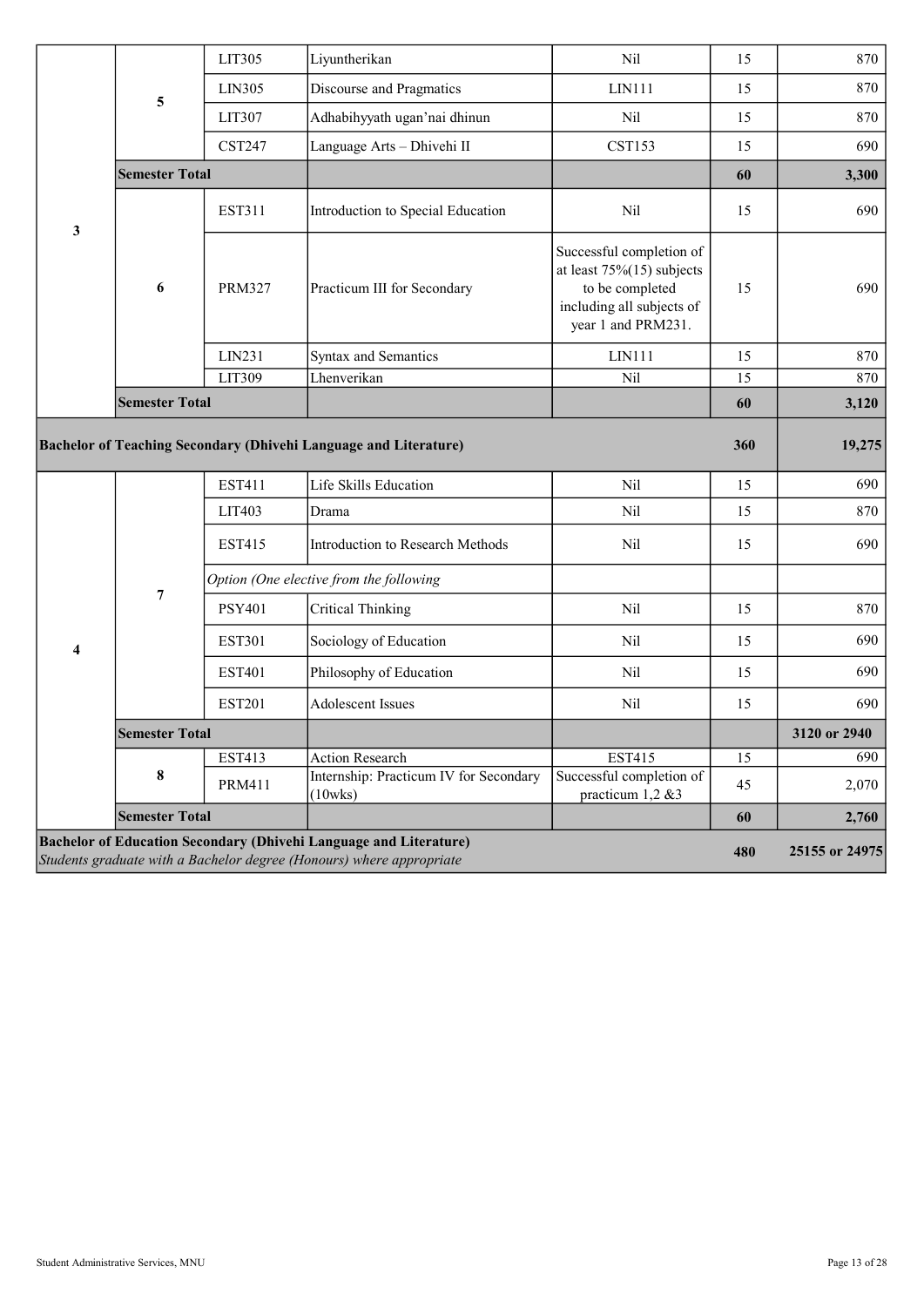## Bachelor of Education in Health and Physical Education (Honours)

| Year             | Sem                   | <b>Subject Code</b>                      | <b>Subject Name</b>                                  | Pre-requisite                                                                                                                                | <b>Credit</b><br><b>Points</b> | <b>BBB</b> |
|------------------|-----------------------|------------------------------------------|------------------------------------------------------|----------------------------------------------------------------------------------------------------------------------------------------------|--------------------------------|------------|
|                  |                       | <b>EST101</b>                            | Developmental Psychology                             | Nil                                                                                                                                          | 15                             | 690        |
|                  |                       | <b>PHE101</b>                            | Physical Education                                   | Nil                                                                                                                                          | 15                             | 870        |
|                  | 1                     | <b>SCI105/SCI10</b><br>3                 | Foundations of Science                               | N <sub>il</sub>                                                                                                                              | 15                             | 1,245      |
|                  |                       | <b>CST101</b>                            | Introduction to Curriculum Studies                   | Nil                                                                                                                                          | 15                             | 690        |
|                  | <b>Semester Total</b> |                                          |                                                      |                                                                                                                                              | 60                             | 3,495      |
|                  |                       | <b>PHE103</b>                            | <b>Health Education</b>                              | Nil                                                                                                                                          | 15                             | 870        |
|                  |                       | <b>SCI203</b>                            | Anatomy & Biological Studies                         | Nil                                                                                                                                          | 15                             | 1,245      |
| 1                |                       | <b>EST103</b>                            | <b>Instructional Psychology</b>                      | Nil                                                                                                                                          | 15                             | 690        |
|                  | $\boldsymbol{2}$      | <b>PRM107</b>                            | Practicum 1                                          | Successful completion of<br>at least $75\%$ (3) subjects<br>to be completed<br>including CST101 and<br>the subject to be taught<br>in PRM107 | 15                             | 690        |
|                  | <b>Semester Total</b> |                                          |                                                      |                                                                                                                                              | 60                             |            |
|                  |                       |                                          |                                                      |                                                                                                                                              |                                | 3,495      |
|                  |                       | Diploma in Health and Physical Education |                                                      |                                                                                                                                              | 120                            | 6,990      |
|                  |                       | <b>EST213</b>                            | <b>Classroom Management</b>                          | Nil                                                                                                                                          | 15                             | 690        |
|                  |                       | <b>PHE105</b>                            | Track & Field                                        | Nil                                                                                                                                          | 15                             | 870        |
|                  | 3                     | <b>CST271</b>                            | Teaching & Learning Health and<br>Physical Education | Physical Education &<br>Health Education                                                                                                     | 15                             | 690        |
|                  |                       | <b>CPT237</b>                            | Multimedia Technology for Teachers                   | Nil                                                                                                                                          | 15                             | 1,245      |
|                  | <b>Semester Total</b> |                                          |                                                      |                                                                                                                                              | 60                             | 3,495      |
|                  |                       | <b>PHE303</b>                            | Motor Learning & Skill Development                   | Nil                                                                                                                                          | 15                             | 870        |
| $\boldsymbol{2}$ |                       | <b>EST207</b>                            | Assessment and Evaluation                            | Nil                                                                                                                                          | 15                             | 690        |
|                  |                       | <b>PHE203</b>                            | <b>Combined Sports</b>                               | Nil                                                                                                                                          | 15                             | 870        |
|                  | 4                     | <b>PRM233</b>                            | Practicum II                                         | Successful completion of<br>at least $75\%(9)$ subjects<br>to be completed<br>including all subjects of<br>year 1 and PRM107                 | 15                             | 690        |
|                  | <b>Semester Total</b> |                                          |                                                      |                                                                                                                                              | 60                             | 3,120      |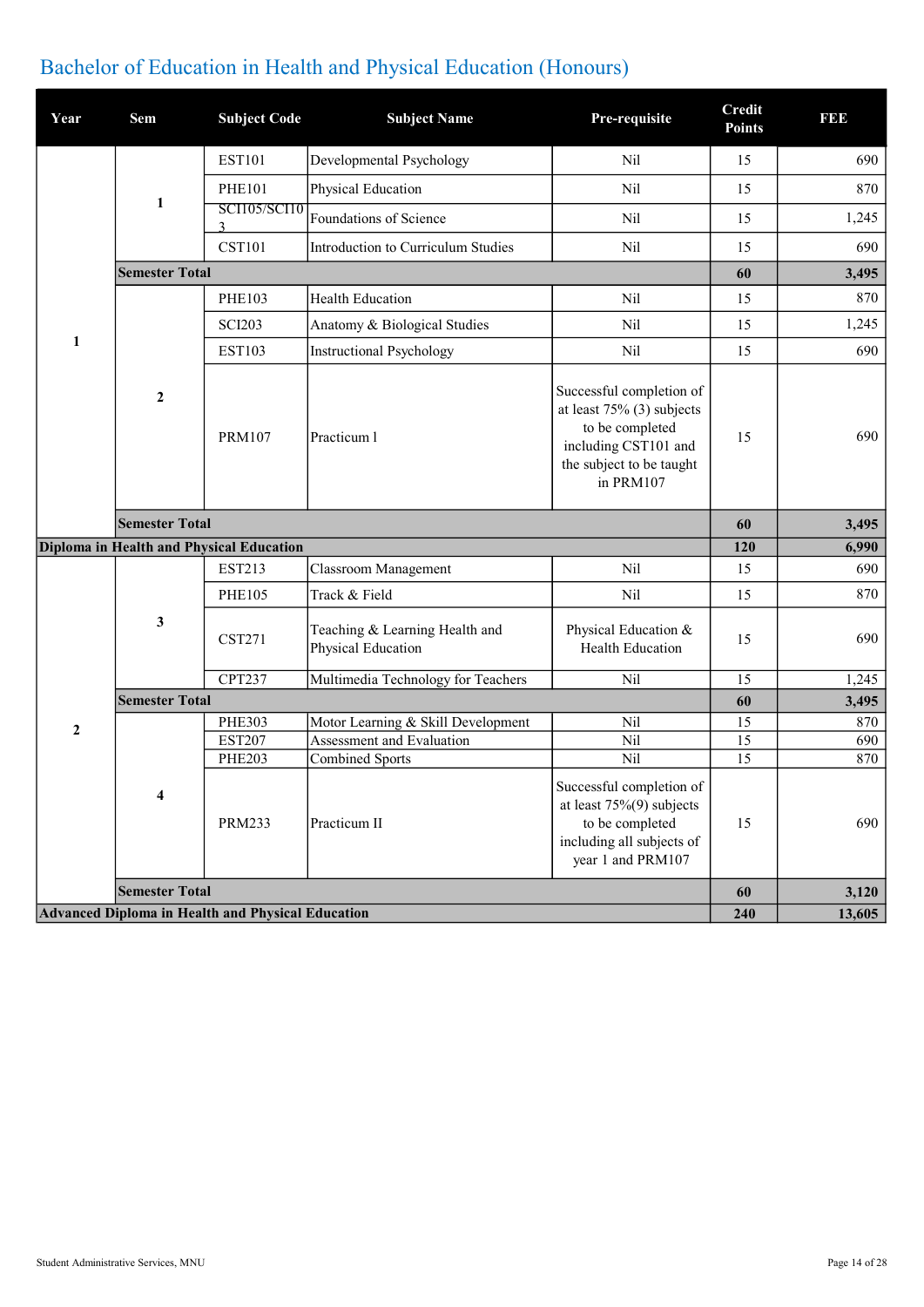| 5            |                       | <b>SCI311</b> | Kinesiology                                                  | Foundation of Science<br>and Anatomy &<br><b>Biological Studies</b>                                                            | 15  | 1,245  |
|--------------|-----------------------|---------------|--------------------------------------------------------------|--------------------------------------------------------------------------------------------------------------------------------|-----|--------|
|              | <b>PHE107</b>         | Gymnastics    | Nil                                                          | 15                                                                                                                             | 870 |        |
|              |                       | <b>SCI313</b> | <b>Exercise Physiology</b>                                   | Foundation of Science<br>and Anatomy &<br><b>Biological Studies</b>                                                            | 15  | 1,245  |
|              |                       | <b>PHE305</b> | <b>Sports Nutrition</b>                                      | Nil                                                                                                                            | 15  | 870    |
| $\mathbf{3}$ | <b>Semester Total</b> |               |                                                              |                                                                                                                                | 60  | 4,230  |
|              |                       | <b>EST311</b> | Introduction to Special Education                            | Nil                                                                                                                            | 15  | 690    |
|              |                       | <b>PHE307</b> | Sports Injury Prevention & First Aid                         | Nil                                                                                                                            | 15  | 870    |
|              |                       | <b>SCI315</b> | Biomechanical Analysis & Application                         | Foundation of Science                                                                                                          | 15  | 1,245  |
| 6            |                       | <b>PRM325</b> | Practicum III                                                | Successful completion of<br>at least $75\%(15)$ subjects<br>to be completed<br>including all subjects of<br>year 1 and PRM233. | 15  | 690    |
|              | <b>Semester Total</b> |               |                                                              |                                                                                                                                | 60  | 3,495  |
|              |                       |               | <b>Bachelor of Teaching in Health and Physical Education</b> |                                                                                                                                | 360 | 21,330 |
|              |                       | <b>PHE401</b> | <b>Event Management</b>                                      | Nil                                                                                                                            | 15  | 870    |
|              | 7                     | <b>EST415</b> | Introduction to Research methods                             | Nil                                                                                                                            | 15  | 690    |
|              |                       | <b>EST201</b> | <b>Adolescent Issues</b>                                     | Nil                                                                                                                            | 15  | 690    |
|              |                       |               |                                                              |                                                                                                                                |     |        |
| 4            |                       | <b>PHE403</b> | Current Issues in Health Education                           | Nil                                                                                                                            | 15  | 870    |
|              | <b>Semester Total</b> |               |                                                              |                                                                                                                                | 60  | 3,120  |
|              |                       | <b>EST413</b> | <b>Action Research</b>                                       | <b>EST415</b>                                                                                                                  | 15  | 690    |
|              | 8                     | <b>PRM425</b> | Practicum IV (3 months)                                      | Successful completion<br>practicum 1, 2 and 3                                                                                  | 45  | 2,070  |
|              | <b>Semester Total</b> |               |                                                              |                                                                                                                                | 60  | 2,760  |

\*To graduate with an ordinary or an honours degree students should obtain a first aid and a swimming certificate from a recognized body.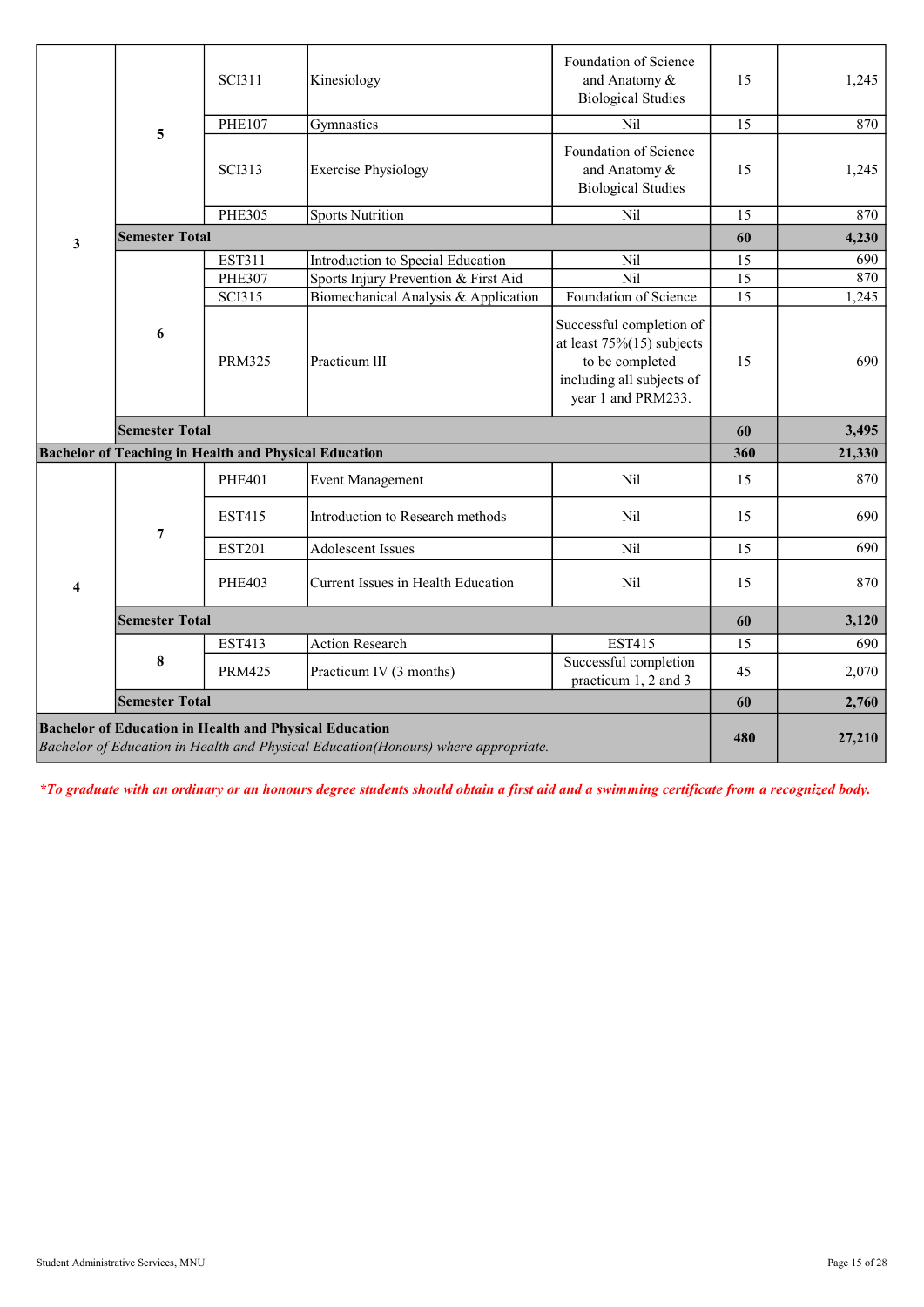## Bachelor of Education (Secondary Mathematics)

| Year             | <b>SEM</b>            | <b>Subject Code</b>                                         | <b>Subject Name</b>                | Pre-requisite                                                                                                                                | Credit<br><b>Points</b> | 1993         |
|------------------|-----------------------|-------------------------------------------------------------|------------------------------------|----------------------------------------------------------------------------------------------------------------------------------------------|-------------------------|--------------|
|                  |                       | <b>CST101</b>                                               | Introduction to Curriculum Studies | Nil                                                                                                                                          | 15                      | 690          |
|                  | 1                     | <b>EST101</b>                                               | Developmental Psychology           | Nil                                                                                                                                          | 15                      | 690          |
|                  |                       | <b>MAT117</b>                                               | Calculus 1                         | Nil                                                                                                                                          | 15                      | 1,245        |
|                  |                       | STAT121                                                     | Statistics 1                       | Nil                                                                                                                                          | 15                      | 1,245        |
|                  | <b>Semester Total</b> |                                                             |                                    |                                                                                                                                              | 60                      | 3,870        |
|                  |                       | <b>EST103</b>                                               | <b>Instructional Psychology</b>    | Nil                                                                                                                                          | 15                      | 690          |
| 1                | $\mathbf{2}$          | <b>PRM105</b>                                               | Practicum 1 for Secondary          | Successful completion of<br>at least $75\%$ (3) subjects<br>to be completed<br>including CST101 and<br>the subject to be taught<br>in PRM105 | 15                      | 690          |
|                  |                       | <b>MAT119</b>                                               | Linear Algebra                     | Nil                                                                                                                                          | 15                      | 1,245        |
|                  |                       | <b>CPT135</b>                                               | Scientific Programming             | Nil                                                                                                                                          | 15                      | 1,245        |
|                  | <b>Semester Total</b> |                                                             |                                    |                                                                                                                                              | 60                      | 3,870        |
|                  |                       | <b>CPT237</b>                                               | Multimedia Technology for Teachers | Nil                                                                                                                                          | 15                      | 1,245        |
|                  |                       | <b>EST213</b><br><b>MAT209</b>                              | Classroom Management<br>Mechanics  | Nil                                                                                                                                          | 15<br>15                | 690          |
|                  | 3                     | <b>CST273</b>                                               | Teaching & Learning Mathemtics1    | MAT117<br>CST101, MAT117,<br><b>MAT119</b>                                                                                                   | 15                      | 1,245<br>690 |
|                  | <b>Semester Total</b> |                                                             |                                    |                                                                                                                                              | 60                      | 3,870        |
|                  |                       | <b>EST207</b>                                               | Assessment & Evaluation            | Nil                                                                                                                                          | 15                      | 690          |
| $\boldsymbol{2}$ | 4                     | <b>PRM231</b>                                               | Practicum II for Secondary         | Successful completion of<br>at least $75\%(9)$ subjects<br>to be completed<br>including all subjects of<br>year 1 and PRM105                 | 15                      | 690          |
|                  |                       | <b>CST277</b>                                               | Mathematics Through exploration    | CST101, MAT117 &<br><b>MAT119</b>                                                                                                            | 15                      | 690          |
|                  |                       | <b>MAT211</b>                                               | Calculus 2                         | <b>MAT117</b>                                                                                                                                | 15                      | 1,245        |
|                  | <b>Semester Total</b> |                                                             |                                    |                                                                                                                                              | 60                      | 3,315        |
|                  |                       | <b>Advanced Diploma of Teaching Secondary (Mathematics)</b> |                                    |                                                                                                                                              | 240                     | 14,925       |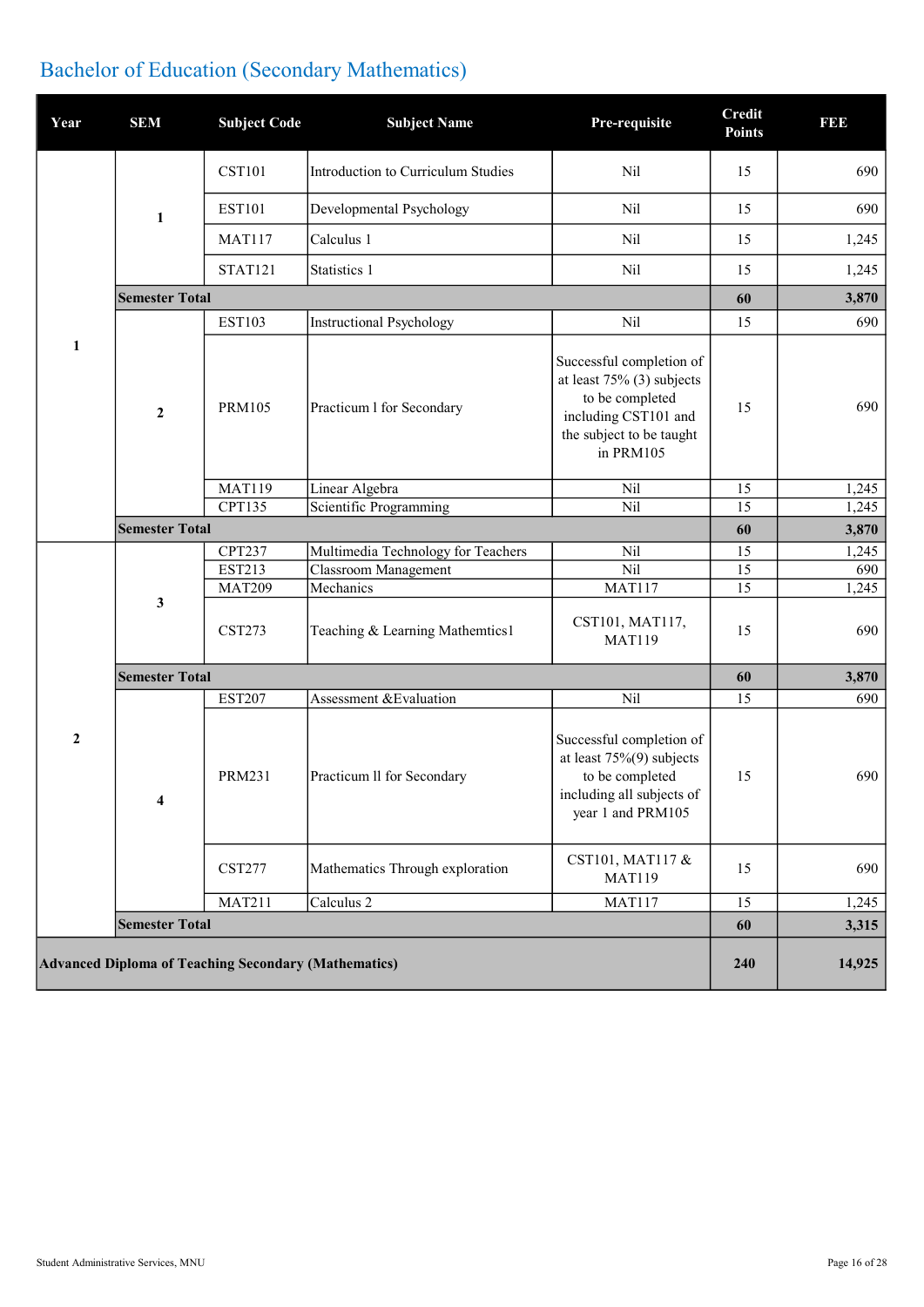|   |                       | <b>MAT303</b>                                       | Introduction to Algebra and Analysis        | MAT119 & MAT117                                                                                                               | 15  | 1,245       |
|---|-----------------------|-----------------------------------------------------|---------------------------------------------|-------------------------------------------------------------------------------------------------------------------------------|-----|-------------|
|   |                       | <b>STAT301</b>                                      | <b>Statistics 2</b>                         | <b>STAT121</b>                                                                                                                | 15  | 1,245       |
|   |                       | <b>MAT405</b>                                       | Differential Equations                      | <b>MAT211</b>                                                                                                                 | 15  | 1,245       |
|   | 5                     |                                                     | Option (One elective from the following)    |                                                                                                                               |     |             |
|   |                       | <b>EST205</b>                                       | Introduction to counselling and<br>Guidance | N <sub>il</sub>                                                                                                               | 15  | 690         |
|   |                       | <b>ISL301</b>                                       | Islamic Etiquette                           | Nil                                                                                                                           | 15  | 870         |
|   |                       | <b>EST227</b>                                       | <b>Inclusive Education</b>                  | Nil                                                                                                                           | 15  | 690         |
|   | <b>Semester Total</b> |                                                     |                                             |                                                                                                                               | 60  | 4605-4425   |
| 3 |                       | EST311                                              | Introduction to Special Education           | Nil                                                                                                                           | 15  | 690         |
|   | 6                     | <b>PRM327</b>                                       | Practicum III for Secondary                 | Successful completion of<br>at least $75\%(15)$ subjects<br>to be completed<br>including all subjects of<br>year 1 and PRM231 | 15  | 690         |
|   |                       | <b>CST337</b>                                       | Teaching & Learning Mathematics II          | <b>CST273</b>                                                                                                                 | 15  | 690         |
|   |                       | <b>MAT305</b>                                       | Mathematical Methods                        | MAT405 & MAT119                                                                                                               | 15  | 1,245       |
|   |                       |                                                     |                                             |                                                                                                                               |     |             |
|   | <b>Semester Total</b> |                                                     |                                             |                                                                                                                               | 60  | 3,315       |
|   |                       | <b>Bachelor of Teaching Secondary (Mathematics)</b> |                                             |                                                                                                                               | 360 | 22845-22665 |
|   |                       | EST411                                              | Life Skills Education                       | Nil                                                                                                                           | 15  | 690         |
|   |                       | <b>MAT403</b>                                       | Numerical Methods                           | <b>MAT405</b>                                                                                                                 | 15  | 1,245       |
|   |                       | <b>EST415</b>                                       | Introduction to Research Methods            | Nil                                                                                                                           | 15  | 690         |
|   | $\overline{7}$        |                                                     | Option (One elective from the following)    |                                                                                                                               |     |             |
|   |                       | <b>EST301</b>                                       | Sociology of Education                      | Nil                                                                                                                           | 15  | 690         |
| 4 |                       | <b>EST401</b>                                       | Philosophy of Education                     | Nil                                                                                                                           | 15  | 690         |
|   |                       | <b>EST201</b>                                       | <b>Adolescent Issues</b>                    | Nil                                                                                                                           | 15  | 690         |
|   | <b>Semester Total</b> |                                                     |                                             |                                                                                                                               | 60  | 3,315       |
|   |                       | <b>EST413</b>                                       | <b>Action Research</b>                      | <b>EST303</b>                                                                                                                 | 15  | 690         |
|   | 8                     | <b>PRM411</b>                                       | Practicum IV for Secondary                  | Successful completion<br>Practicum1,2&3                                                                                       | 45  | 2,070       |
|   | <b>Semester Total</b> |                                                     |                                             |                                                                                                                               | 60  | 2,760       |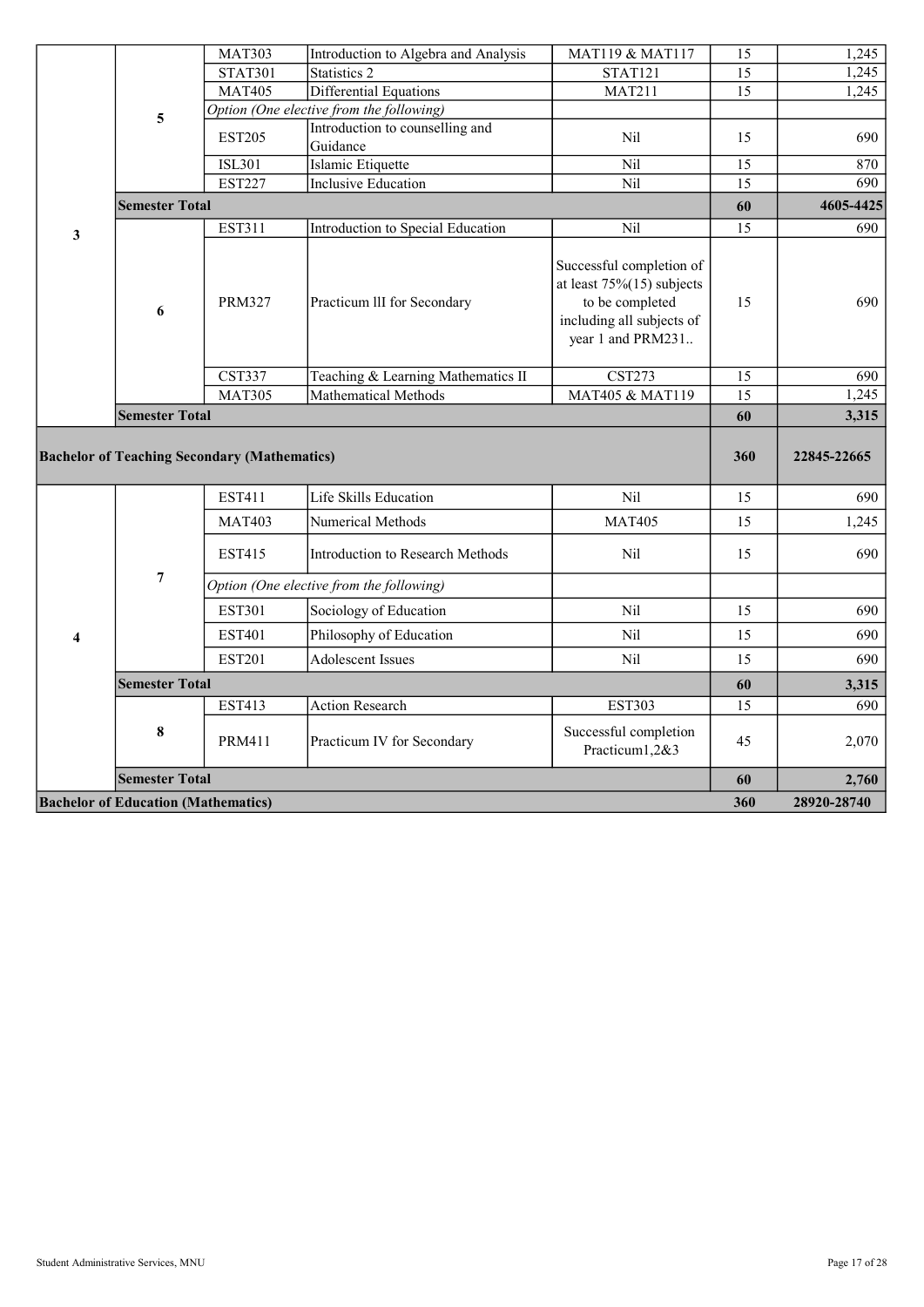## Bachelor of Education (Secondary)

| Year             | <b>Sem</b>                            | <b>Subject Code</b>                           | <b>Subject Name</b>                | Pre-requisite                                                                                                                                 | <b>Credit</b><br><b>Points</b> | <b>BBB</b>         |
|------------------|---------------------------------------|-----------------------------------------------|------------------------------------|-----------------------------------------------------------------------------------------------------------------------------------------------|--------------------------------|--------------------|
|                  |                                       | <b>CST101</b>                                 | Introduction to Curriculum Studies | Nil                                                                                                                                           | 15                             | 690                |
|                  |                                       | Alxx                                          | Subject One                        | Nil                                                                                                                                           | 15                             |                    |
| 1                | <b>EST101</b>                         | Developmental Psychology                      | Nil                                | 15                                                                                                                                            | 690                            |                    |
|                  | <b>B</b> lxx                          | Subject Two                                   | Nil                                | 15                                                                                                                                            |                                |                    |
|                  | <b>Semester Total</b>                 |                                               |                                    |                                                                                                                                               | 60                             | 3,495-4,020        |
|                  |                                       | <b>EST103</b>                                 | <b>Instructional Psychology</b>    | Nil                                                                                                                                           | 15                             | 690                |
|                  |                                       | Alxy                                          | Subject One                        | $\blacksquare$                                                                                                                                | 15                             |                    |
| $\mathbf{1}$     |                                       | <b>B</b> lxy                                  | Subject Two                        |                                                                                                                                               | 15                             |                    |
| $\boldsymbol{2}$ |                                       | <b>PRM105</b>                                 | Practicum 1                        | Successful completion of<br>at least $75\%$ (3) subjects<br>to be completed<br>including CST101 and<br>the subject to be taught<br>in PRM105. | 15                             | 690                |
|                  | <b>Semester Total</b>                 |                                               |                                    |                                                                                                                                               | 60                             | 3,495-4,020        |
|                  |                                       | <b>CPT237</b>                                 | Multimedia Technology for Teachers | Nil                                                                                                                                           | 15                             | 1,245              |
|                  |                                       | <b>EST213</b>                                 | Classroom Management               | Nil                                                                                                                                           | 15                             | 690                |
|                  | 3                                     | A2xx                                          | Subject One (T & L)                | CST101, A1xx and A1xy                                                                                                                         | 15                             | 690                |
|                  |                                       | B <sub>2xx</sub>                              | Subject Two (T & L)                | CST101, B1xx andB1xy                                                                                                                          | 15                             | 690                |
|                  | <b>Semester Total</b>                 |                                               |                                    |                                                                                                                                               | 60                             | 3,315              |
|                  |                                       | <b>EST207</b>                                 | Assessment & Evaluation            | Nil                                                                                                                                           | 15                             | 690                |
| $\overline{2}$   |                                       | A <sub>2</sub> xy                             | Subject One                        | Nil                                                                                                                                           | 15                             |                    |
|                  |                                       | B <sub>2xy</sub>                              | Subject Two                        | Nil                                                                                                                                           | 15                             |                    |
|                  | 4                                     | <b>PRM231</b>                                 | Practicum ll                       | Successful completion of<br>at least $75\%(9)$ subjects<br>to be completed<br>including all subjects of<br>year 1 and PRM105                  | 15                             | 690                |
|                  |                                       |                                               |                                    |                                                                                                                                               |                                |                    |
|                  | <b>Semester Total</b>                 |                                               |                                    |                                                                                                                                               | 60                             | 3,495-4,020        |
|                  |                                       | <b>Advanced Diploma in Teaching Secondary</b> |                                    |                                                                                                                                               | 240                            | 13800 - 15375      |
|                  |                                       | A13xx                                         | Subject One                        |                                                                                                                                               | 15                             |                    |
|                  |                                       | B13xx                                         | Subject Two                        |                                                                                                                                               | 15                             |                    |
|                  | 5                                     | A23xx                                         | Subject One                        | $\blacksquare$                                                                                                                                | 15                             |                    |
|                  |                                       | B <sub>23xx</sub>                             | Subject Two                        |                                                                                                                                               | $\overline{15}$                |                    |
|                  | <b>Semester Total</b>                 |                                               |                                    |                                                                                                                                               | 60                             |                    |
|                  |                                       | EST203/<br>EST311                             | Introduction to special education  |                                                                                                                                               | 15                             | 690                |
|                  |                                       | A3xy                                          | Subject One (T & L)                | A2xx                                                                                                                                          | 15                             | 3,495-4,200<br>690 |
| 3                |                                       | B3xy                                          | Subject Two (T & L)                | B <sub>2</sub> xx                                                                                                                             | 15                             | 690                |
|                  | 6                                     | <b>PRM327</b>                                 | Practicum III                      | Successful completion of<br>at least $75\%(15)$ subjects<br>to be completed<br>including all subjects of<br>year 1 and PRM231.                | 15                             | 690                |
|                  | <b>Semester Total</b>                 |                                               |                                    |                                                                                                                                               | 60                             | 2,760              |
|                  | <b>Bachelor of Teaching Secondary</b> |                                               |                                    |                                                                                                                                               | 360                            | 20055 - 22335      |
|                  |                                       | <b>EST411</b>                                 | Life Skills Education              | $\overline{\phantom{a}}$                                                                                                                      | 15                             | 690                |
|                  | $\overline{7}$                        | A4xx                                          | Subject One                        | $\frac{1}{2}$                                                                                                                                 | 15                             |                    |
|                  |                                       | B <sub>4</sub> x <sub>x</sub>                 | Subject Two                        | $\blacksquare$                                                                                                                                | 15                             |                    |
|                  |                                       | <b>EST415</b>                                 | Introduction to Research Methods   | $\blacksquare$                                                                                                                                | 15                             | 690                |
| $\overline{4}$   | <b>Semester Total</b>                 | <b>PRM411</b>                                 | Practicum 4                        | Successful completion                                                                                                                         | 60<br>15                       | 3120 - 3870<br>690 |
|                  | $\bf{8}$                              |                                               |                                    | Practicum1,2&3                                                                                                                                |                                |                    |
|                  | <b>Semester Total</b>                 | <b>EST413</b>                                 | Action Research                    | <b>EST415</b>                                                                                                                                 | 45<br>60                       | 2,070<br>2,760     |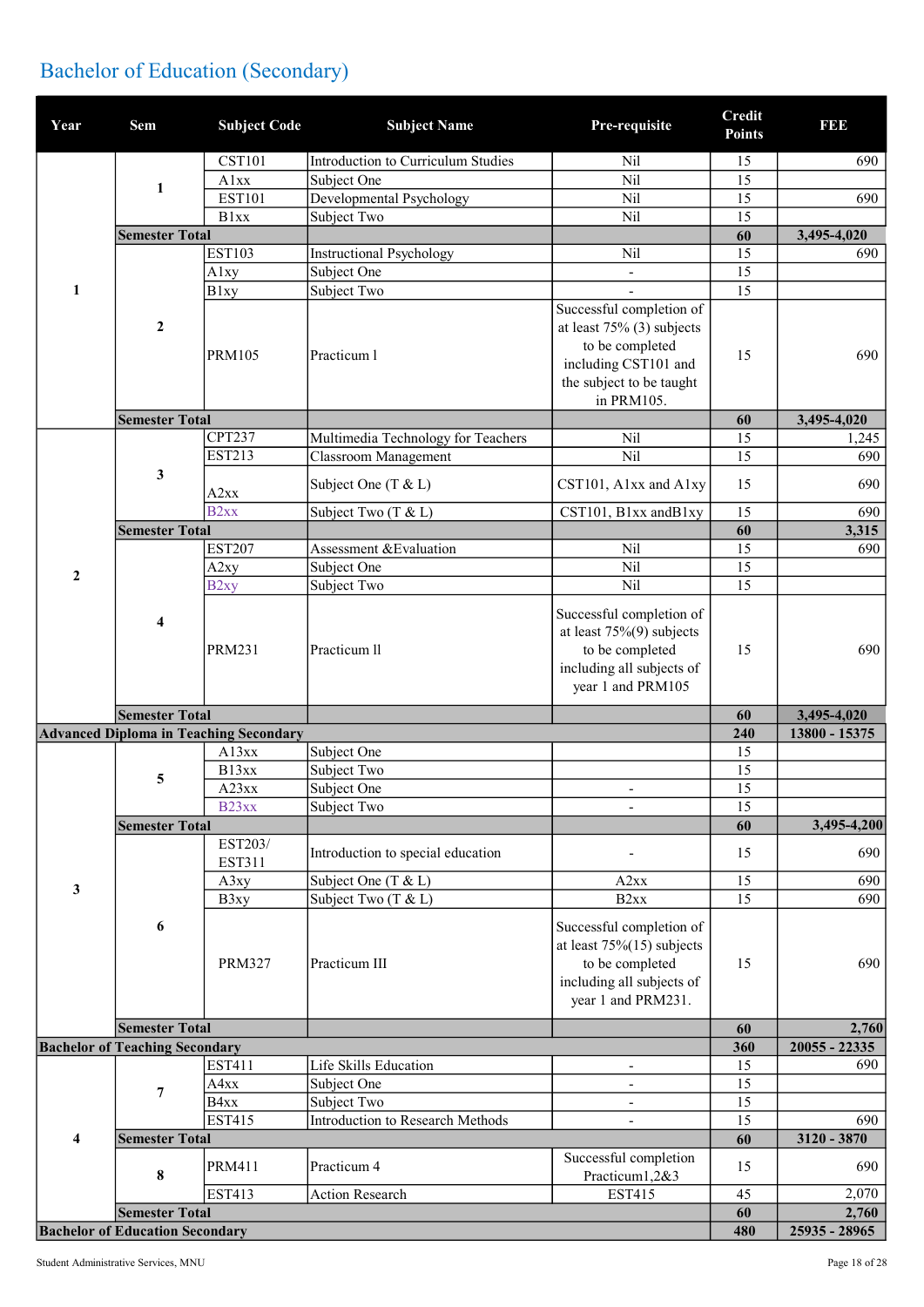Note: Student who do not have a pass (C pass and above) in GCE Olevel/IGCSE will be required to complete 0 (Zero) credit Mathematics unit in order to graduate.

### Subject List

### A1xx: Subject One & B1xx: Subject Two Two subjects from the following (selected combination)

| <b>Subject Code</b> | <b>Subject Name</b>                                              | <b>Pre-requisite</b> | Credit<br><b>Points</b> | <b>BBB</b> |
|---------------------|------------------------------------------------------------------|----------------------|-------------------------|------------|
| ACC143              | Preparation of Financial Statements                              | Nil                  | 15                      | 1,320      |
| <b>BIO105</b>       | Marine Biology I                                                 | Nil                  | 15                      | 1,245      |
| <b>BIO101</b>       | Biology I: Organisms' Structure,<br><b>Functions and Systems</b> | Nil                  | 15                      | 1,245      |
| CHE <sub>105</sub>  | Chemistry I: Physical Chemistry                                  | Nil                  | 15                      | 1,245      |
| <b>PHY101</b>       | Physics I: Mechanics, Wave, and<br>Electrodynamics               | Nil                  | 15                      | 1,245      |
| <b>MAT117</b>       | Calculus I                                                       | Nil                  | 15                      | 1,245      |
| <b>BUS101</b>       | Business Studies 1                                               | Nil                  | 15                      | 1,320      |
| <b>ECO111</b>       | Principles of Microeconomics                                     | Nil                  | 15                      | 1,320      |
| <b>ART107</b>       | Art and Design                                                   | Nil                  | 15                      | 870        |

### A1xy: Subject One & B1xy: Subject Two

#### Two subjects from the following (selected combination)

| <b>Subject Code</b> | <b>Subject Name</b>                                       | Pre-requisite | <b>Credit</b><br><b>Points</b> | <b>BBB</b> |
|---------------------|-----------------------------------------------------------|---------------|--------------------------------|------------|
| <b>BIO103</b>       | Plants and Ecology                                        | Nil           | 15                             | 1,245      |
| <b>BIO107</b>       | Marine Biology II                                         | Nil           | 15                             | 1,245      |
| CHE <sub>103</sub>  | Chemistry II: Organic Chemistry                           | Nil           | 15                             | 1,245      |
| PHY103              | Physics II: Optics, Thermodynamics,<br>and Modern Physics | <b>PHY101</b> | 15                             | 1,245      |
| <b>MAT119</b>       | Linear Algebra                                            | Nil           | 15                             | 1,245      |
| ACC147              | Cost and Management Accounting                            | Nil           | 15                             | 1,320      |
| <b>ECO113</b>       | Principles of Macroeconomics                              | <b>ECO111</b> | 15                             | 1,320      |
| <b>BUS109</b>       | Business Studies 2                                        | <b>BUS101</b> | 15                             | 1,320      |
| <b>ART109</b>       | Drawing and Painting 1                                    | Nil           | 15                             | 870        |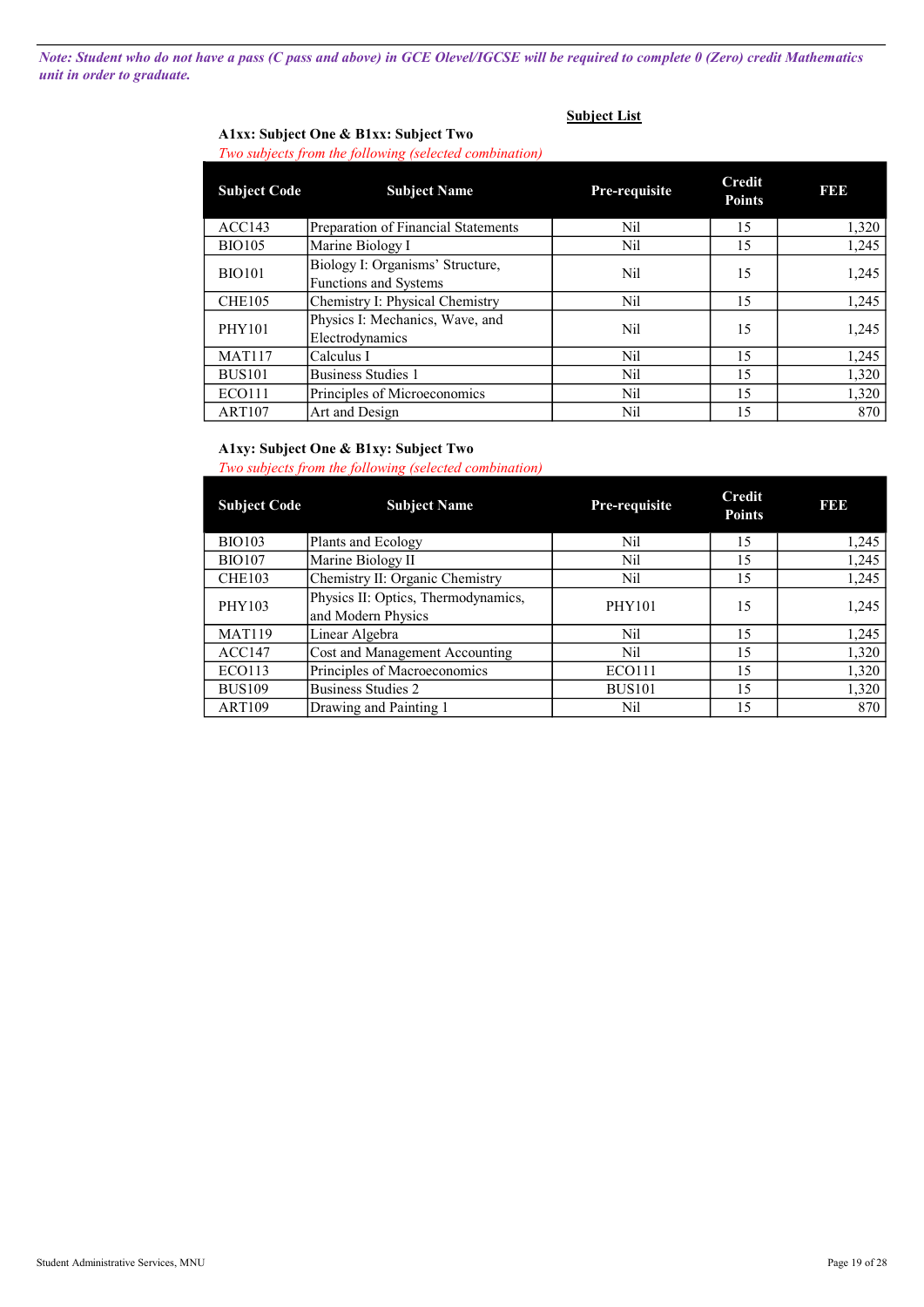### A2xx: Subject One & B2xx: Subject Two

Two subjects from the following (selected combination)

| <b>Subject Code</b>               | <b>Subject Name</b>                    | Pre-requisite   | <b>Credit</b><br><b>Points</b> | <b>BB</b> |
|-----------------------------------|----------------------------------------|-----------------|--------------------------------|-----------|
| <b>CST279</b>                     | Teaching and Learning Marine Science I | CST101, BIO105, | 15                             | 690       |
|                                   |                                        | <b>BIO107</b>   |                                |           |
| <b>CST207</b>                     | Teaching and Learning Biology I        | CST101, BIO101, | 15                             | 690       |
|                                   |                                        | <b>BIO103</b>   |                                |           |
| CST <sub>209</sub>                |                                        | CST101, CHE105, | 15                             | 690       |
|                                   | Learning and Teaching Chemistry I      | <b>CHE103</b>   |                                |           |
| $\textcolor{blue}{\text{CST221}}$ |                                        | CST101, PHY101, | 15                             | 690       |
|                                   | Learning and Teaching Physics I        | <b>PHY103</b>   |                                |           |
|                                   |                                        | CST101, MAT117, | 15                             |           |
| $\overline{\text{CST273}}$        | Teaching and Learning Mathematics 1    | <b>MAT119</b>   |                                | 690       |
|                                   |                                        | CST101, ACC143, |                                |           |
| $\overline{\text{CST205}}$        | Teaching and Learning of Accounting I  | ACC147          | 15                             | 690       |
|                                   | Teaching and Learning Commerce and     | CST101, BUS101, |                                |           |
| $\textcolor{blue}{\text{CST281}}$ | <b>Business Studies I</b>              | <b>BUS109</b>   | 15                             | 690       |
|                                   |                                        | CST101, ECO111, |                                |           |
| CST213                            | Teaching and Learning Economics I      | ECO113          | 15                             | 690       |
| <b>CPT121</b>                     | Multimedia Technology for Teachers     | Nil             | 15                             | 1,245     |
|                                   | Teaching Methodology of Arts           |                 |                                |           |
| $\overline{\text{CST2xx}}$        | Education I                            | Nil             | 15                             | 690       |

### A2xy: Subject One & B2xy: Subject Two

Two subjects from the following (selected combination)

| <b>Subject Code</b> | <b>Subject Name</b>                                    | Pre-requisite              | <b>Credit</b><br><b>Points</b> | 131313 |
|---------------------|--------------------------------------------------------|----------------------------|--------------------------------|--------|
| <b>BIO203</b>       | <b>Conservation Biology</b>                            | <b>BIO103</b>              | 15                             | 1,245  |
| <b>BIO207</b>       | Marine Biology III                                     | <b>BIO105 &amp; BIO107</b> | 15                             | 1,245  |
| CHE <sub>205</sub>  | Inorganic Chemistry                                    | Nil                        | 15                             | 1,245  |
| <b>PHY201</b>       | Applied Physics I                                      | PHY101 &PHY103             | 15                             | 1,245  |
| <b>MAT211</b>       | Calculus II                                            | <b>MAT101</b>              | 15                             | 1,245  |
| ACC211              | Company Accounting                                     | ACC143                     | 15                             | 1,320  |
| <b>ECO201</b>       | <b>International Economics</b>                         | ECO111, ECO113             | 15                             | 1,320  |
| COM <sub>201</sub>  | Organizational Behaviour                               | Nil                        | 15                             | 1,320  |
| ART203              | Drawing and Painting 2                                 | Nil                        | 15                             | 1,245  |
|                     | Equipmentate from the following (selected combination) |                            |                                |        |

Four subjects from the following (selected combination)

| <b>Subject Code</b> | <b>Subject Name</b>                                | Pre-requisite      | <b>Credit</b><br><b>Points</b> | I 31 31 3 |
|---------------------|----------------------------------------------------|--------------------|--------------------------------|-----------|
| <b>EST301</b>       | Sociology of Education                             | Nil                | 15                             | 690       |
| <b>EST401</b>       | Philosophy of Education                            | Nil                | 15                             | 690       |
| <b>EST201</b>       | <b>Adolescent Issues</b>                           | Nil                | 15                             | 690       |
| <b>EST205</b>       | Introduction to counselling and<br>Guidance        | Nil                | 15                             | 690       |
| <b>ISL301</b>       | Islamic Etiquette                                  | Nil                | 15                             | 870       |
| <b>EST227</b>       | Inclusive Education                                | <b>EST203</b>      | 15                             | 690       |
| CHE <sub>201</sub>  | Fundamentals of Environmental<br>Chemistry         | CHE105, CHE103     | 15                             | 1,245     |
| <b>BIO207</b>       | Marine Biology IV                                  | BIO105 & BIO107    | 15                             | 1,245     |
| <b>BIO301</b>       | Selected Topics in Biology                         | BIO101 and BIO103  | 15                             | 1,245     |
| <b>PHY203</b>       | Applied Physics II                                 | PHY101 &PHY103     | 15                             | 1,245     |
| ACC317              | The Roles and Context of Accounting<br>Information | ACC143, ACC147     | 15                             | 1,320     |
| <b>BUS207</b>       | <b>International Business Environment</b>          | COM <sub>201</sub> | 15                             | 1,320     |
| <b>ECO207</b>       | Development Economics                              | ECO111, ECO113     | 15                             | 1,320     |
| <b>MAT303</b>       | Algebra and Analysis                               | MAT101, MAT119     | 15                             | 1,245     |
| ART3XX              | Art Education and Cognition                        | Nil                | 15                             | 870       |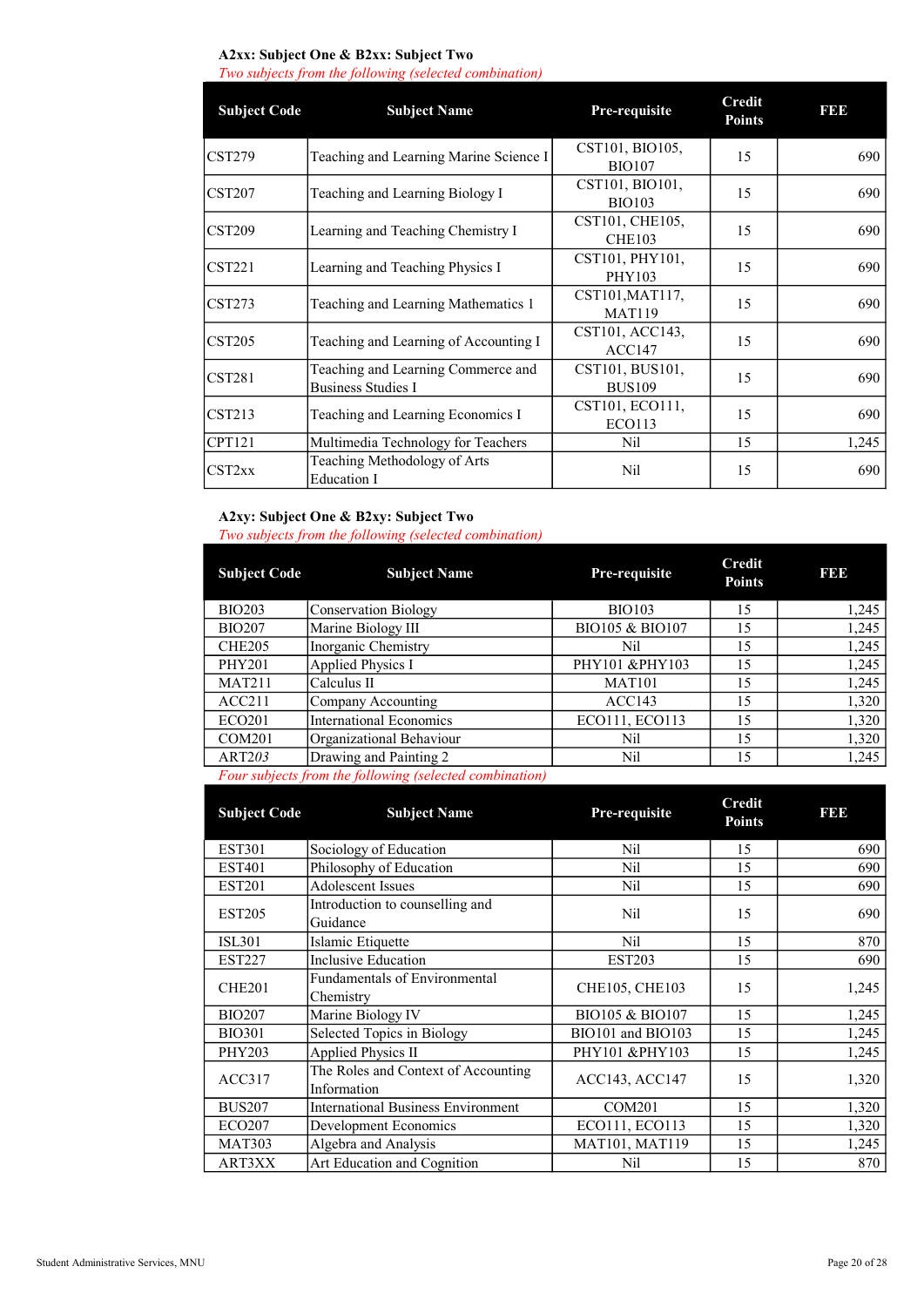### A3xy: Subject One & B3xy: Subject Two

Two subjects from the following

| <b>Subject Code</b>        | <b>Subject Name</b>                                              | Pre-requisite | <b>Credit</b><br><b>Points</b> | <b>BBB</b> |
|----------------------------|------------------------------------------------------------------|---------------|--------------------------------|------------|
| <b>CST339</b>              | Teaching and Learning Marine Science<br>Н                        | <b>CST279</b> | 15                             | 690        |
| <b>CST311</b>              | Teaching and Learning Biology II                                 | <b>CST207</b> | 15                             | 690        |
| <b>CST313</b>              | Learning and Teaching Chemistry II                               | <b>CST209</b> | 15                             | 690        |
| <b>CST325</b>              | Learning and Teaching Physics II                                 | <b>CST221</b> | 15                             | 690        |
| <b>CST337</b>              | Teaching and Learning Mathematics II                             | <b>CST217</b> | 15                             | 690        |
| <b>CST309</b>              | Teaching and Learning of Accounting II                           | <b>CST205</b> | 15                             | 690        |
| <b>CST341</b>              | Teaching and Learning Commerce and<br><b>Business Studies II</b> | <b>CST281</b> | 15                             | 690        |
| <b>CST317</b>              | Teaching and Learning Economics II                               | CST213        | 15                             | 690        |
| $\overline{\text{CST343}}$ | Teaching Methodology of Art<br>Education II                      | Nil           | 15                             | 690        |

### A4xx: Subject One & B4xx Subject Two

Two subjects from the following

| <b>Subject Code</b> | <b>Subject Name</b>              | Pre-requisite                                                                                                   | <b>Credit</b><br><b>Points</b> | <b>BBB</b> |
|---------------------|----------------------------------|-----------------------------------------------------------------------------------------------------------------|--------------------------------|------------|
| ENV305              | Climate change and Society       | Nil                                                                                                             | 15                             | 1,245      |
| SCI4xx              | Further Topics in Science        | Successful completion of<br>all the units in at least<br>one of the subjects in the<br>science stream of BTch-S | 15                             | 1,245      |
| <b>MAT405</b>       | Differential Equations           | <b>MAT211</b>                                                                                                   | 15                             | 1,245      |
| ECO4XX              | Public Finance                   | ECO101, ECO103,<br><b>ECO207</b>                                                                                | 15                             | 1,320      |
| <b>BUS4xx</b>       | <b>Business Research Methods</b> | BUS 201, BUS 203 &<br>CST315                                                                                    | 15                             | 1,320      |
| ACC4xx              | <b>Auditing Essentials</b>       | $ACC2xx$ , $ACC3xy$                                                                                             | 15                             | 1,320      |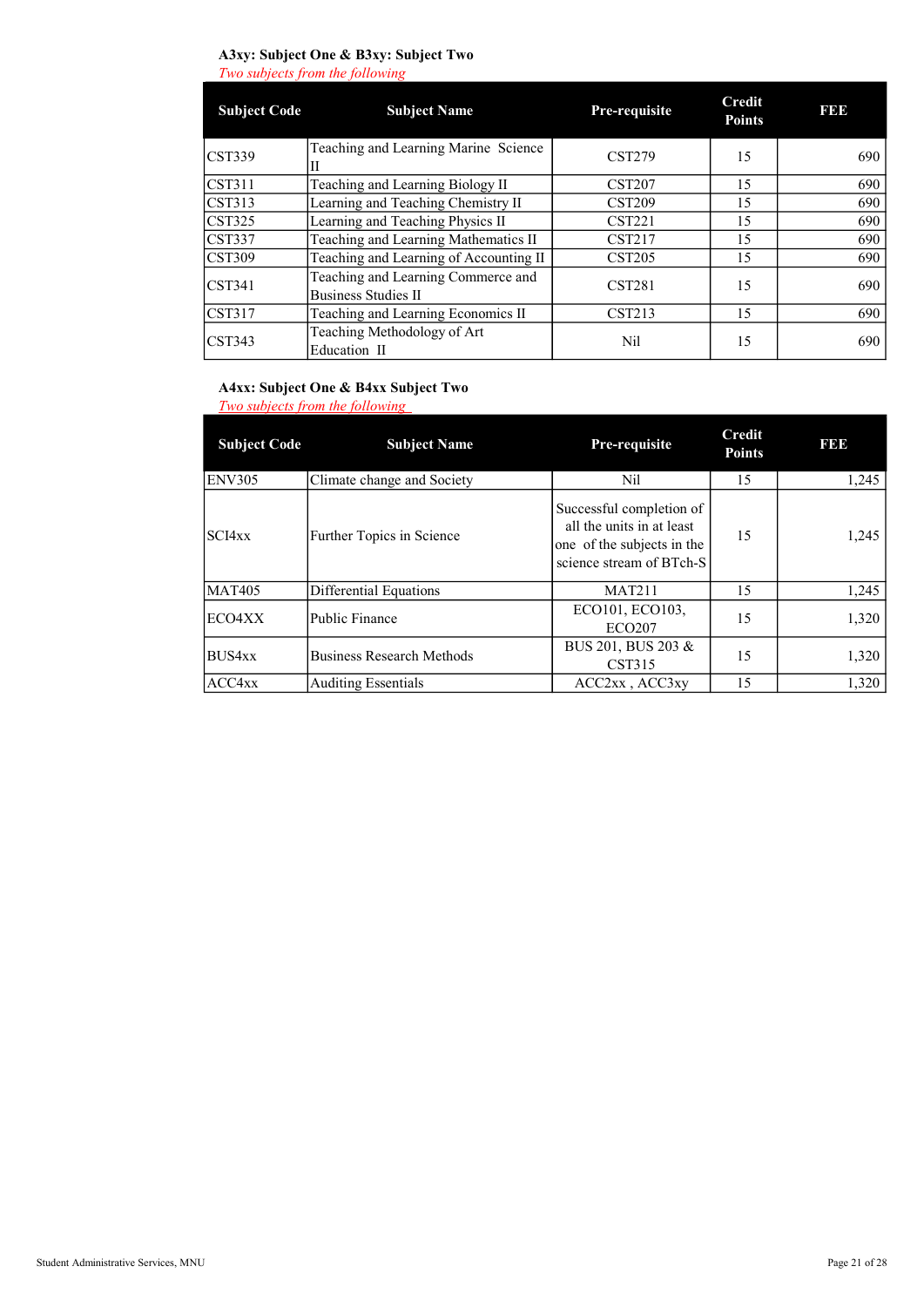## Bachelor of Education (English)

| Year                                                       | Sem                     | <b>Subject Code</b> | <b>Subject Name</b>                  | Pre-requisite                                                                                                                                | <b>Credit</b><br><b>Points</b> | <b>BBB</b> |
|------------------------------------------------------------|-------------------------|---------------------|--------------------------------------|----------------------------------------------------------------------------------------------------------------------------------------------|--------------------------------|------------|
|                                                            |                         | <b>CST101</b>       | Introduction to Curriculum Studies   | Nil                                                                                                                                          | 15                             | 690        |
|                                                            | $\mathbf{1}$            | <b>EST101</b>       | Developmental Psychology             | Nil                                                                                                                                          | 15                             | 690        |
|                                                            |                         | LIN101              | Introduction to Linguistics 1        | Nil                                                                                                                                          | 15                             | 870        |
|                                                            |                         | <b>ENG109</b>       | Structure of English                 | Nil                                                                                                                                          | 15                             | 870        |
|                                                            | <b>Semester Total</b>   |                     |                                      |                                                                                                                                              | 60                             | 3,120      |
|                                                            |                         | <b>EST103</b>       | <b>Instructional Psychology</b>      | Nil                                                                                                                                          | 15                             | 690        |
| 1                                                          | $\mathbf{2}$            | <b>PRM105</b>       | Practicum 1 for Secondary            | Successful completion of<br>at least $75\%$ (3) subjects<br>to be completed<br>including CST101 and<br>the subject to be taught<br>in PRM105 | 15                             | 690        |
|                                                            |                         | <b>ENG111</b>       | Approaches to Grammar                | <b>ENG109</b>                                                                                                                                | 15                             | 870        |
|                                                            |                         | LIN103              | Introduction to Linguistics 2        | LIN101                                                                                                                                       | 15                             | 870        |
|                                                            | <b>Semester Total</b>   |                     |                                      |                                                                                                                                              | 60                             | 3,120      |
|                                                            |                         | LIN215              | Learning a second language           | <b>Nil</b>                                                                                                                                   | 15                             | 870        |
|                                                            | 3                       | EST213              | Classroom Management                 | Nil                                                                                                                                          | 15                             | 690        |
|                                                            |                         | LIT201              | Teaching Language through Literature | <b>Nil</b>                                                                                                                                   | 15                             | 870        |
|                                                            |                         | <b>CST305</b>       | Language Teaching Methodology I      | <b>Nil</b>                                                                                                                                   | 15                             | 690        |
|                                                            | <b>Semester Total</b>   |                     |                                      |                                                                                                                                              | 60                             | 3,120      |
|                                                            |                         | <b>EST207</b>       | Assessment & Evaluation              | Nil                                                                                                                                          | 15                             | 690        |
| $\overline{2}$                                             | $\overline{\mathbf{4}}$ | <b>PRM231</b>       | Practicum II for Secondary           | Successful completion of<br>at least $75\%(9)$ subjects<br>to be completed<br>including all subjects of<br>year 1 and PRM105                 | 15                             | 690        |
|                                                            |                         | <b>LIN209</b>       | Phonetics and Phonology              | LIN103                                                                                                                                       | 15                             | 870        |
|                                                            |                         | <b>CPT237</b>       | Multimedia Technology for Teachers   | Nil                                                                                                                                          | 15                             | 1,245      |
|                                                            | <b>Semester Total</b>   |                     |                                      |                                                                                                                                              | 60                             | 3,495      |
| Advanced Diploma in Teaching English as a Foreign Language |                         |                     |                                      |                                                                                                                                              | 240                            | 12,855     |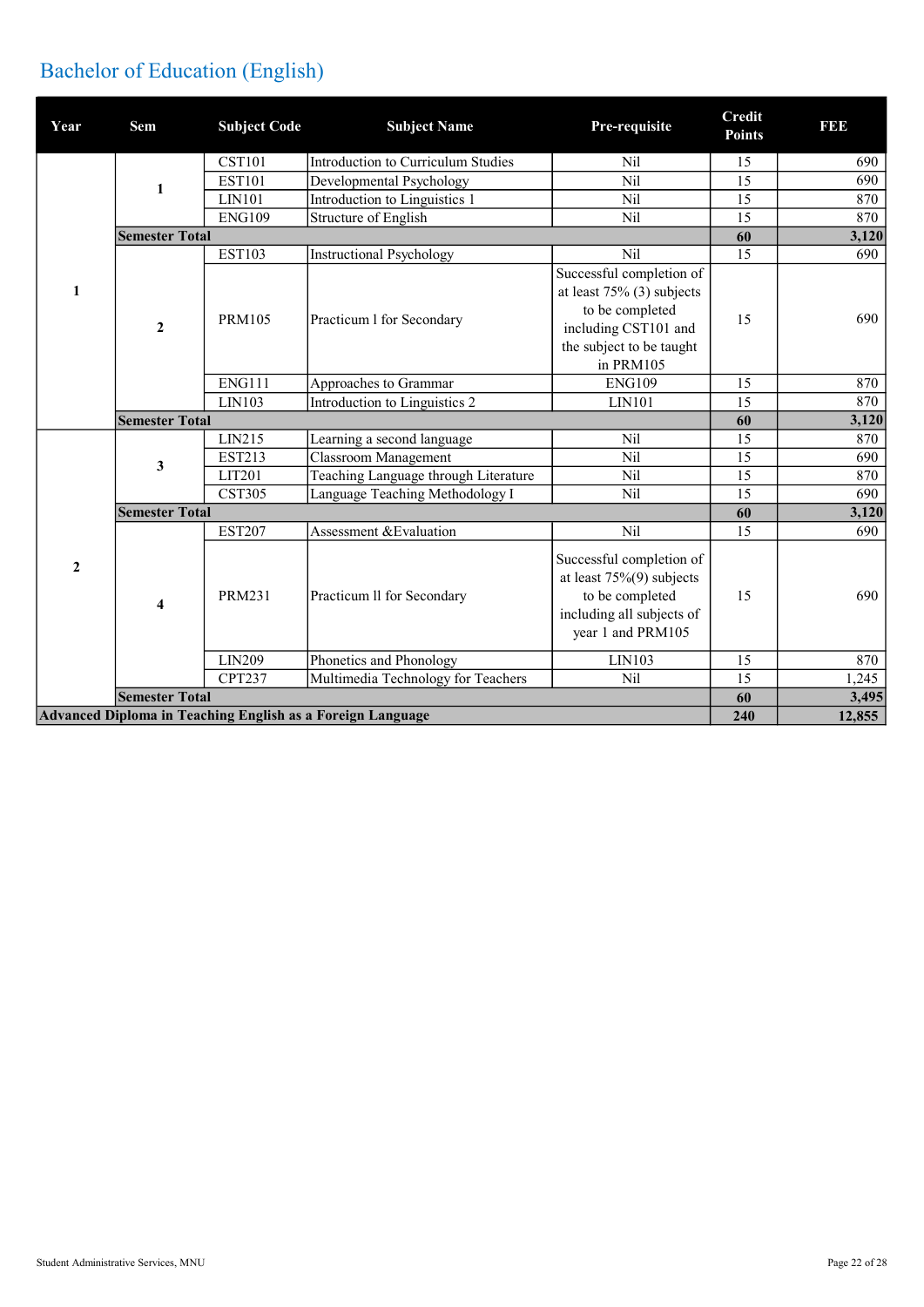|                                                  |                       | LIT303<br>(equivalent to<br><b>ENG303</b> ) | Prose in Literature                                               | <b>Nil</b>                                                                                                                     | 15  | 870           |
|--------------------------------------------------|-----------------------|---------------------------------------------|-------------------------------------------------------------------|--------------------------------------------------------------------------------------------------------------------------------|-----|---------------|
|                                                  | 5                     | LIN207                                      | Discourse and Pragmatics                                          | LIN103                                                                                                                         | 15  | 870           |
|                                                  |                       | <b>ENG305</b>                               | English Literature in Context                                     | Nil                                                                                                                            | 15  | 870           |
|                                                  |                       | <b>CST307</b>                               | Language Teaching Methodology II                                  | <b>CST305</b>                                                                                                                  | 15  | 690           |
|                                                  | <b>Semester Total</b> |                                             |                                                                   |                                                                                                                                | 60  | 3,300         |
|                                                  |                       | <b>EST311</b>                               | Introduction to Special Education                                 | Nil                                                                                                                            | 15  | 690           |
| 3                                                | 6                     | <b>PRM327</b>                               | Practicum III for Secondary                                       | Successful completion of<br>at least $75\%(15)$ subjects<br>to be completed<br>including all subjects of<br>year 1 and PRM231. | 15  | 690           |
|                                                  |                       | LIN205                                      | <b>Syntax and Semantics</b>                                       | LIN103                                                                                                                         | 15  | 870           |
|                                                  |                       | <b>ENG307</b>                               | Poetry in Literature                                              |                                                                                                                                |     | 870           |
|                                                  |                       | <b>OR</b>                                   | <b>OR</b>                                                         | Nil                                                                                                                            | 15  |               |
|                                                  |                       | <b>EST415</b>                               | Introduction to Research Methods                                  |                                                                                                                                |     | 690           |
|                                                  | <b>Semester Total</b> |                                             |                                                                   |                                                                                                                                | 60  | $2940 - 3120$ |
|                                                  |                       |                                             | <b>Bachelor of Arts in Teaching English as a Foreign Language</b> |                                                                                                                                | 360 | 19095 - 19275 |
|                                                  |                       | <b>EST411</b>                               | Life Skills Education                                             | Nil                                                                                                                            | 15  | 690           |
|                                                  |                       | <b>ENG307</b>                               | Poetry in Literature                                              |                                                                                                                                |     | 870           |
|                                                  | 7                     | <b>OR</b>                                   | <b>OR</b>                                                         | Nil                                                                                                                            | 15  |               |
|                                                  |                       | <b>EST415</b>                               | Introduction to Research Methods                                  |                                                                                                                                |     | 690           |
|                                                  |                       | <b>PSY401</b>                               | <b>Critical Thinking</b>                                          | Nil                                                                                                                            | 15  | 870           |
| 4                                                |                       | <b>ENG403</b>                               | Drama in Literature                                               | Nil                                                                                                                            | 15  | 870           |
|                                                  | <b>Semester Total</b> |                                             |                                                                   |                                                                                                                                | 60  | 3120 - 3300   |
|                                                  |                       | <b>EST413</b>                               | <b>Action Research</b>                                            | <b>EST415</b>                                                                                                                  | 15  | 690           |
|                                                  | 8                     | <b>PRM409</b>                               | Practicum IV (10 months)                                          | Successful completion<br>practicum 1,2 &3                                                                                      | 45  | 2,070         |
|                                                  | <b>Semester Total</b> |                                             |                                                                   |                                                                                                                                | 60  | 2,760         |
| <b>Bachelor of Education (English) (honours)</b> |                       |                                             |                                                                   |                                                                                                                                | 480 | 24975 - 25335 |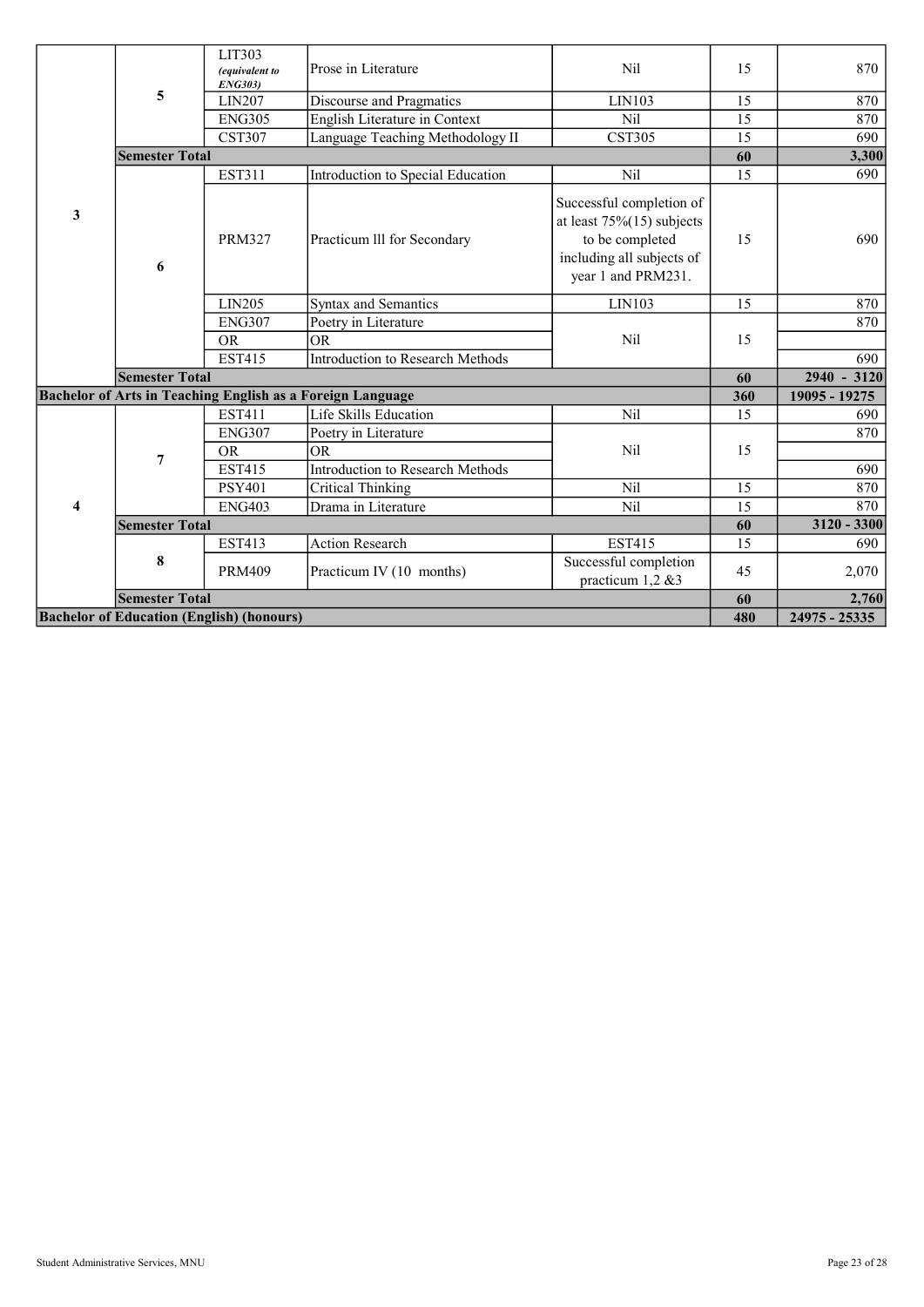### Master of Education - 1 year

| Year                | Sem                   | <b>Subject Code</b> | <b>Subject Name</b>                                            | Pre-requisite | <b>Credit</b><br><b>Points</b> | <b>BBB</b> |
|---------------------|-----------------------|---------------------|----------------------------------------------------------------|---------------|--------------------------------|------------|
|                     |                       | <b>EST501</b>       | Research Methods in Education                                  | Nil           | 20                             | 2,920      |
|                     |                       | Elective            | Education Elective (refer to Education<br>elective list below) | Nil           | 20                             | 2,920      |
|                     |                       | Elective            | Education Elective (refer to Education<br>elective list below) | Nil           | 20                             | 2,920      |
|                     | <b>Semester Total</b> |                     |                                                                |               |                                | 8,760      |
|                     |                       | Elective            | Education Elective (refer to Education<br>elective list below) | Nil           | 20                             | 2,920      |
|                     | $\mathbf{2}$          | Elective            | Education Elective (refer to Education<br>elective list below) | Nil           | 20                             | 2,920      |
|                     |                       | <b>EST607</b>       | Master Project                                                 | <b>EST501</b> | 20                             | 2,920      |
|                     | <b>Semester Total</b> |                     |                                                                |               | 60                             | 8,760      |
| <b>Course Total</b> |                       |                     |                                                                |               | 120                            | 17,520     |

#### Education Elective List

| <b>Subject Code</b> | <b>Subject Name</b>                              | Pre-requisite | Credit<br><b>Points</b> | <b>BB</b> |
|---------------------|--------------------------------------------------|---------------|-------------------------|-----------|
| <b>EST511</b>       | Curriculum Context Development and<br>Innovation | Nil           | 20                      | 2,920     |
| <b>EST513</b>       | Assessment & Evaluation in Education             | Nil           | 20                      | 2,920     |
| <b>EST523</b>       | Inclusive & Special Education                    | Nil           | 20                      | 2,920     |
| <b>EST503</b>       | Current Issues in Education                      | Nil           | 20                      | 2,920     |
| <b>EST517</b>       | International and Comparative<br>Education       | Nil           | 20                      | 2,920     |
| <b>EST535</b>       | <b>ICT</b> in Education                          | Nil           | 20                      | 2,920     |
| <b>EST505</b>       | Education Policy: Theory & Practices             | Nil           | 20                      | 2,920     |
| <b>EST509</b>       | Pedagogical Engagement and Learning              | Nil           | 20                      | 2,920     |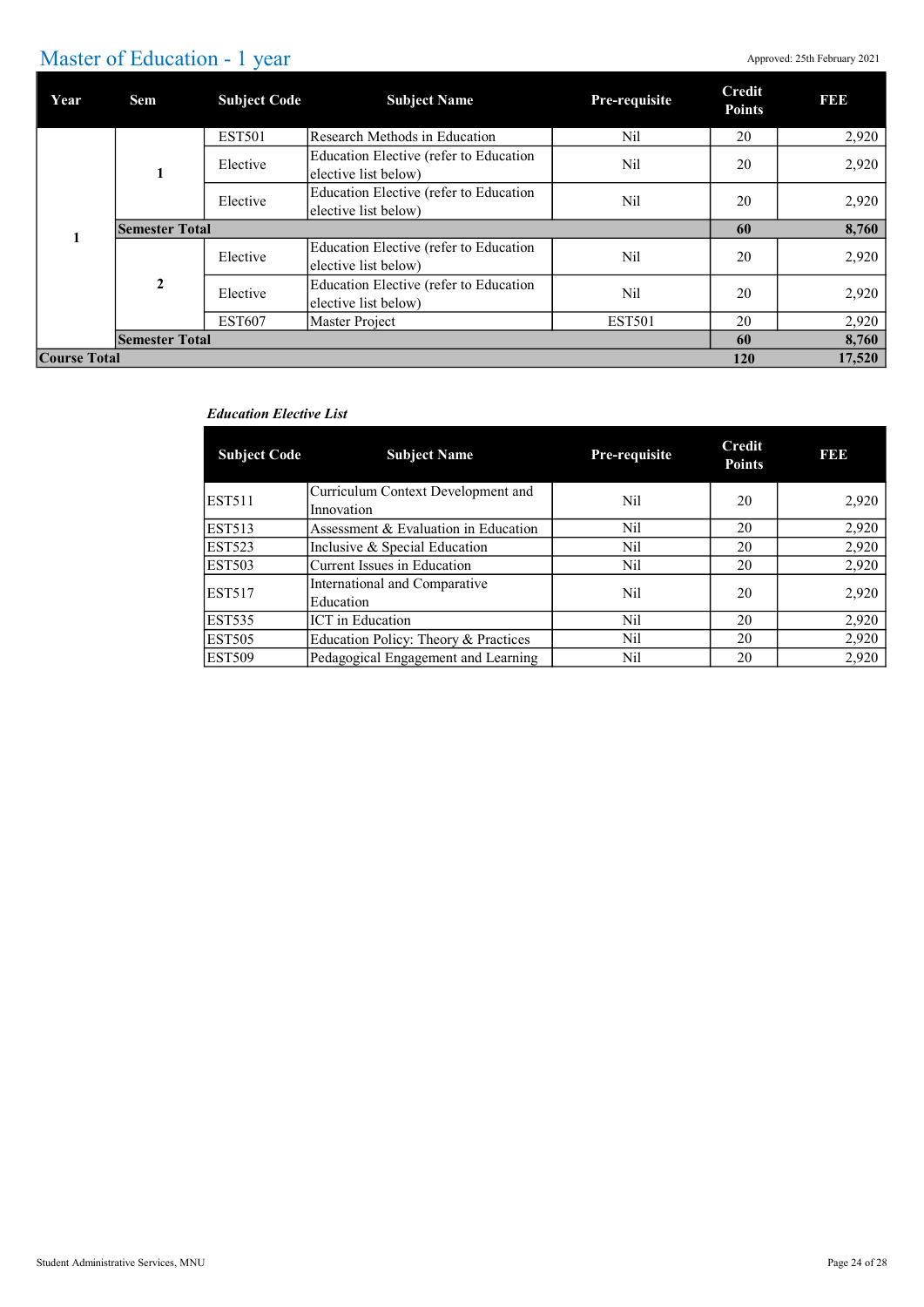## Masters of Education (Dhivehi Language Teaching) - 1 year Approved: 24th September 2020

| Year         | <b>Semester</b>       | <b>Subject Code</b>        | Subject name                                         | <b>Pre-requisites</b> | <b>Credit</b><br><b>Points</b> | <b>BBB</b> |
|--------------|-----------------------|----------------------------|------------------------------------------------------|-----------------------|--------------------------------|------------|
|              |                       | <b>EST501</b>              | Research Methods in Education                        | Nil                   | 20                             | 2,920      |
|              |                       | $\overline{\text{CST503}}$ | Teaching Reading and Writing to<br>Language Learners | Nil                   | 20                             | 2,920      |
|              |                       | Elective                   | Language Elective 1                                  | Nil                   | 20                             | 2,920      |
|              | <b>Semester Total</b> |                            |                                                      |                       | 60                             | 8,760      |
|              |                       | Elective                   | Language Elective 2                                  | Nil                   | 20                             | 2,920      |
|              | $\mathfrak{D}$        | Elective                   | <b>Education Elective</b>                            | Nil                   | 20                             | 2,920      |
|              |                       | <b>EST607</b>              | Masters Project                                      | <b>EST501</b>         | 20                             | 2,920      |
|              | <b>Semester Total</b> |                            |                                                      |                       | 60                             | 8,760      |
| Course Total |                       |                            |                                                      | 120                   | 17,520                         |            |

### Language Electives

| <b>Subject Code</b> | <b>Subject Name</b>                                 | <b>Pre-requisite</b> | Credit<br><b>Points</b> | 131313 |  |  |  |
|---------------------|-----------------------------------------------------|----------------------|-------------------------|--------|--|--|--|
|                     | Select any two Language Unit from the following     |                      |                         |        |  |  |  |
| $\Gamma$ CST501     | Bilingual Learner                                   | Nil                  | 20                      | 2,920  |  |  |  |
| $\overline{CST505}$ | Connection between Language, Society<br>and Culture | Nil                  | 20                      | 2,920  |  |  |  |
| ICST <sub>507</sub> | Early Intervention for Language<br>Learners         | Nil                  | 20                      | 2,920  |  |  |  |

### Education Electives

| <b>Subject Code</b> | <b>Subject Name</b>                               | Pre-requisite | <b>Credit</b><br><b>Points</b> | 19919 |
|---------------------|---------------------------------------------------|---------------|--------------------------------|-------|
|                     | Select any one Education Unit from the following  |               |                                |       |
| <b>EST513</b>       | Assessment and Evaluation in Education            | Nil           | 20                             | 2,920 |
| <b>EST523</b>       | Inclusive and Special Education                   | Nil           | 20                             | 2,920 |
| <b>EST511</b>       | Curriculum Context, Development and<br>Innovation | Nil           | 20                             | 2,920 |
| <b>EST535</b>       | ICT in Education                                  | Nil           | 20                             | 2,920 |
| <b>EST509</b>       | Pedagogical Engagement and Learning               | Nil           | 20                             | 2,920 |
| <b>EST517</b>       | International and Comparative<br>Education        | Nil           | 20                             | 2,920 |
| <b>EST505</b>       | Educational Policy-Theory & Practices             | Nil           | 20                             | 2,920 |
| <b>EST503</b>       | Current Issues in Education                       | Nil           | 20                             | 2,920 |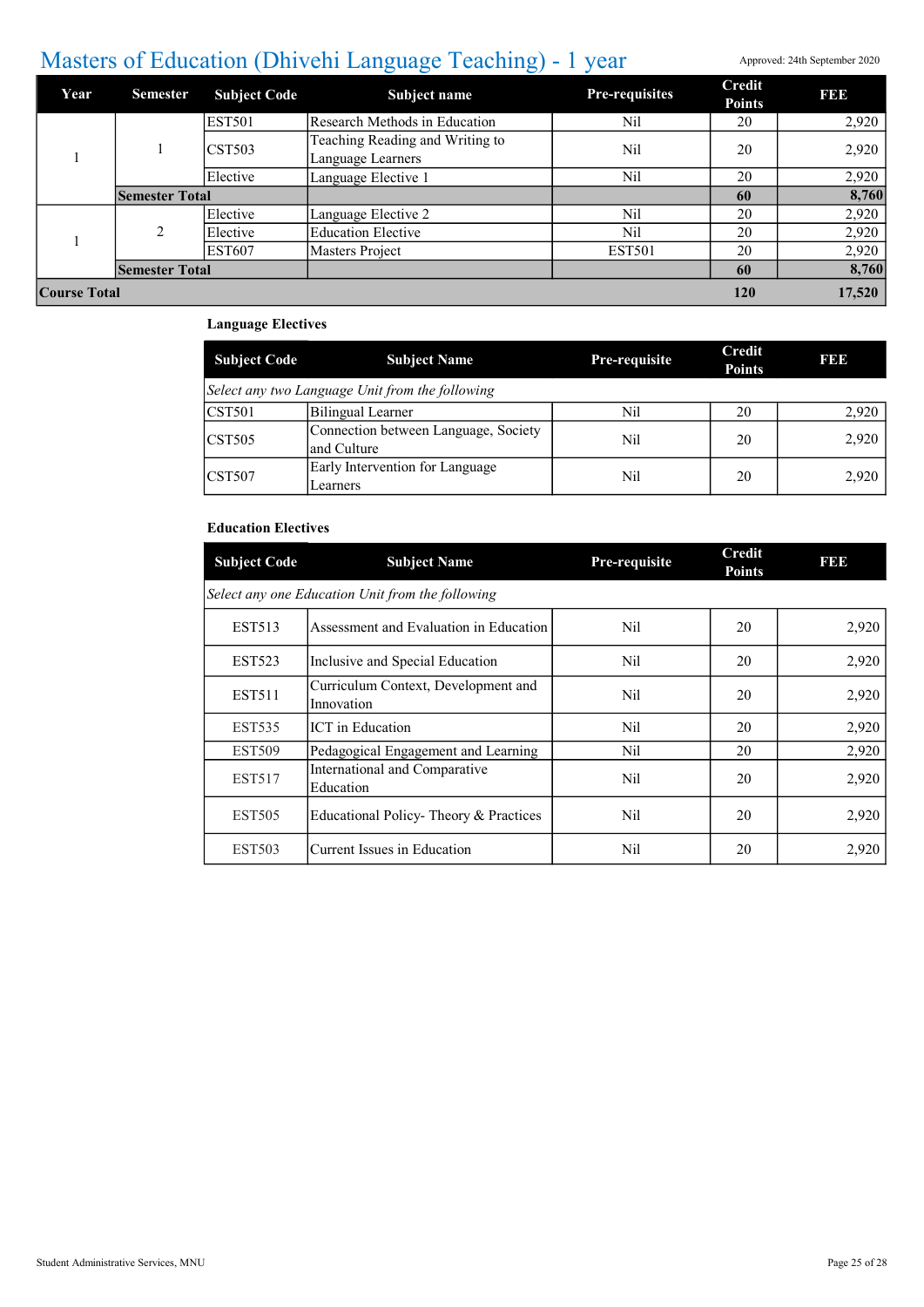## Master of Education (English Language Teaching) - 1 year Approved: 15th September 2021

| Year                | <b>Semester</b>       | <b>Subject Code</b>        | <b>Subject name</b>                                  | <b>Pre-requisites</b> | <b>Credit</b><br><b>Points</b> | I 31 31 3 |
|---------------------|-----------------------|----------------------------|------------------------------------------------------|-----------------------|--------------------------------|-----------|
|                     |                       | <b>EST501</b>              | Research Methods in Education                        | Nil                   | 20                             | 2,920     |
|                     |                       | $\overline{\text{CST503}}$ | Teaching Reading and Writing to<br>Language Learners | Nil                   | 20                             | 2,920     |
|                     |                       | Elective                   | Language Elective 1                                  | Nil                   | 20                             | 2,920     |
|                     | <b>Semester Total</b> |                            |                                                      |                       | 60                             | 8,760     |
|                     |                       | Elective                   | Language Elective 2                                  | Nil                   | 20                             | 2,920     |
|                     | $\mathfrak{D}$        | Elective                   | <b>Education Elective</b>                            | Nil                   | 20                             | 2.920     |
|                     |                       | <b>EST607</b>              | Masters Project                                      | Nil                   | 20                             | 2,920     |
|                     | <b>Semester Total</b> |                            |                                                      |                       | 60                             | 8,760     |
| <b>Course Total</b> |                       |                            |                                                      |                       | 120                            | 17,520    |

### Language Electives

| <b>Subject Code</b>                | Subject name                                         | <b>Pre-requisites</b> | Credit<br><b>Points</b> | <b>BBB</b> |  |  |  |
|------------------------------------|------------------------------------------------------|-----------------------|-------------------------|------------|--|--|--|
|                                    | Select any two Language Unit from the following      |                       |                         |            |  |  |  |
| $\textcolor{blue}{\text{ICST}501}$ | Bilingual Learner                                    | Nil                   | 20                      | 2,920      |  |  |  |
| $\overline{CST505}$                | Connection between Language, Society<br>land Culture | Nil                   | 20                      | 2,920      |  |  |  |
| $\textcolor{blue}{\text{ICST}507}$ | Early Intervention for Language<br>Learners          | Nil                   | 20                      | 2,920      |  |  |  |

#### Education Electives

| <b>Subject Code</b> | Subject name                                      | <b>Pre-requisites</b> | <b>Credit</b><br><b>Points</b> | 19919 |  |  |  |  |  |
|---------------------|---------------------------------------------------|-----------------------|--------------------------------|-------|--|--|--|--|--|
|                     | Select any one Education Unit from the following  |                       |                                |       |  |  |  |  |  |
| <b>EST513</b>       | Assessment and Evaluation in Education            | Nil                   | 20                             | 2,920 |  |  |  |  |  |
| EST523              | Inclusive and Special Education                   | Nil                   | 20                             | 2,920 |  |  |  |  |  |
| <b>EST511</b>       | Curriculum Context, Development and<br>Innovation | Nil                   | 20                             | 2,920 |  |  |  |  |  |
| EST535              | <b>ICT</b> in Education                           | Nil                   | 20                             | 2,920 |  |  |  |  |  |
| <b>EST509</b>       | Pedagogical Engagement and Learning               | Nil                   | 20                             | 2,920 |  |  |  |  |  |
| <b>EST517</b>       | International and Comparative<br>Education        | Nil                   | 20                             | 2,920 |  |  |  |  |  |
| <b>EST505</b>       | Educational Policy-Theory & Practices             | Nil                   | 20                             | 2,920 |  |  |  |  |  |
| <b>EST503</b>       | Current Issues in Education                       | Nil                   | 20                             | 2,920 |  |  |  |  |  |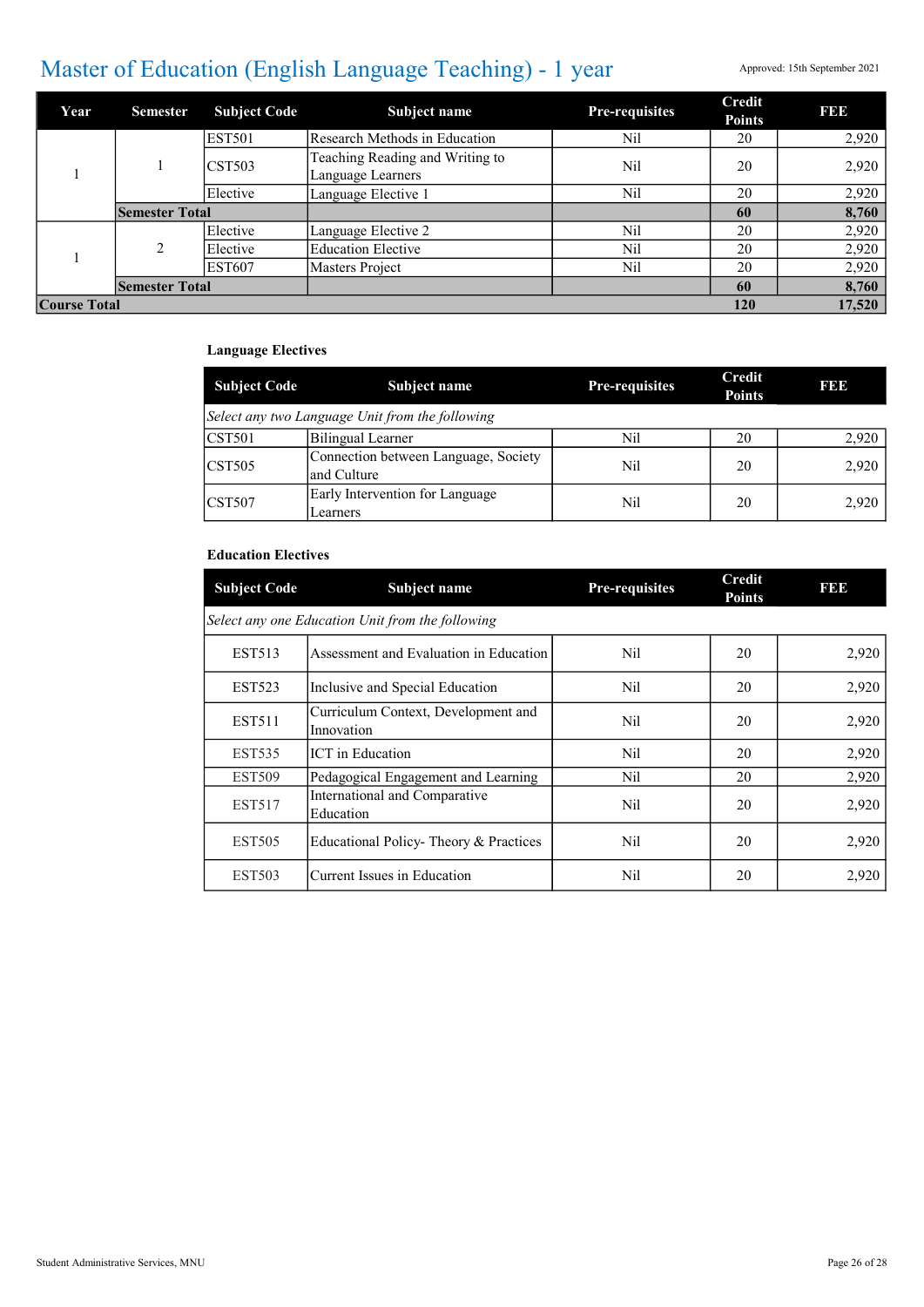## Master of Education (Educational Management & Leadership)

| Year                | Sem                        | <b>Subject Code</b> | <b>Subject Name</b>                                                                                     | Pre-requisite  | <b>Credit</b><br><b>Points</b> | <b>BBB</b> |
|---------------------|----------------------------|---------------------|---------------------------------------------------------------------------------------------------------|----------------|--------------------------------|------------|
|                     |                            | <b>EST527</b>       | Qualitative Research Methods in<br>Education                                                            | Nil            | 20                             | 2,920      |
|                     | 1                          | <b>EST529</b>       | Quantitative Research Methods in<br>Education                                                           | Nil            | 20                             | 2,920      |
|                     |                            | <b>EST505</b>       | Education Policy - Theory & Practices                                                                   | Nil            | 20                             | 2,920      |
| $\mathbf{1}$        | <b>Semester Total</b>      |                     |                                                                                                         |                | 60                             | 8,760      |
|                     |                            | <b>EST507</b>       | <b>Educational Management and</b><br>Leadership                                                         | Nil            | 20                             | 2,920      |
|                     | $\overline{2}$             | <b>HRM501</b>       | Human Resources Management                                                                              | <b>Nil</b>     | 20                             | 4,960      |
|                     |                            | <b>EST525</b>       | Power & Authority in School Context                                                                     | <b>Nil</b>     | 20                             | 2,920      |
|                     | <b>Semester Total</b>      |                     |                                                                                                         |                | 60                             | 10,800     |
|                     | Semester 3 has two options |                     |                                                                                                         |                |                                |            |
|                     |                            |                     | Option A: (Master of Education (Educational Leadership and Management, by Coursework WITH Dissertation) |                |                                |            |
| 2                   | 3                          | <b>EST603</b>       | Dissertation                                                                                            | EST527, EST529 | 60                             | 8,760      |
|                     |                            |                     | Note: Available to students based on their CGPA (2.8) and Minimum Credit (CR) from EST529 & EST527      |                |                                |            |
|                     |                            |                     | Option B (Master of Education, Educational Leadership and Management, by Coursework WITH Minor          |                |                                |            |
|                     |                            | <b>EST</b>          | Elective 1                                                                                              | Nil            | 20                             | 2.920      |
| $\overline{2}$      | 3                          | <b>EST</b>          | Elective 2                                                                                              | <b>Nil</b>     | 20                             | 2,920      |
|                     |                            | <b>EST605</b>       | Direct Research (Minor Project)                                                                         | EST527, EST529 | 20                             | 2,920      |
|                     | <b>Semester Total</b>      |                     |                                                                                                         |                | 60                             | 8,760      |
| <b>Course Total</b> | 180                        |                     |                                                                                                         |                |                                | 28,320     |

### CORE STRANDS AND THE ELECTIVE UNITS

### Students choosing Option B can do any two units from these

| <b>Core Strands</b>            | <b>Subject Code</b> | Subject name                                     | Pre-requisites | <b>Credit</b><br><b>Points</b> | <b>BBB</b> |
|--------------------------------|---------------------|--------------------------------------------------|----------------|--------------------------------|------------|
|                                | <b>EST511</b>       | Curriculum Context Development<br>and Innovation | Nil            | 20                             | 2,920      |
|                                | <b>EST515</b>       | <b>Adult Education</b>                           | Nil            | 20                             | 2,920      |
| Pedagogy & Curriculum          | <b>EST509</b>       | Pedagogical Engagement and<br>Learning           | Nil            | 20                             | 2,920      |
|                                | <b>EST513</b>       | Assessment & Evaluation in Education             | Nil            | 20                             | 2,920      |
|                                | <b>EST503</b>       | Current Issues in Education                      | Nil            | 20                             | 2,920      |
|                                | <b>EST517</b>       | International and Comparative<br>Education       | Nil            | 20                             | 2,920      |
| Current Trends in<br>Education | <b>ESTZZZZ</b>      | Human Rights Based Approach<br>to Education      | Nil            | 20                             | 2,920      |
|                                | <b>EST535</b>       | <b>ICT</b> in Education                          | Nil            | 20                             | 2,920      |
|                                | EST5XZ              | Sustainable Development<br>in Education          | Nil            | 20                             | 2,920      |
| <b>Data Analysis</b>           | <b>STA509</b>       | Statistical Methods in Educational<br>Research   | Nil            | 20                             | 4,100      |